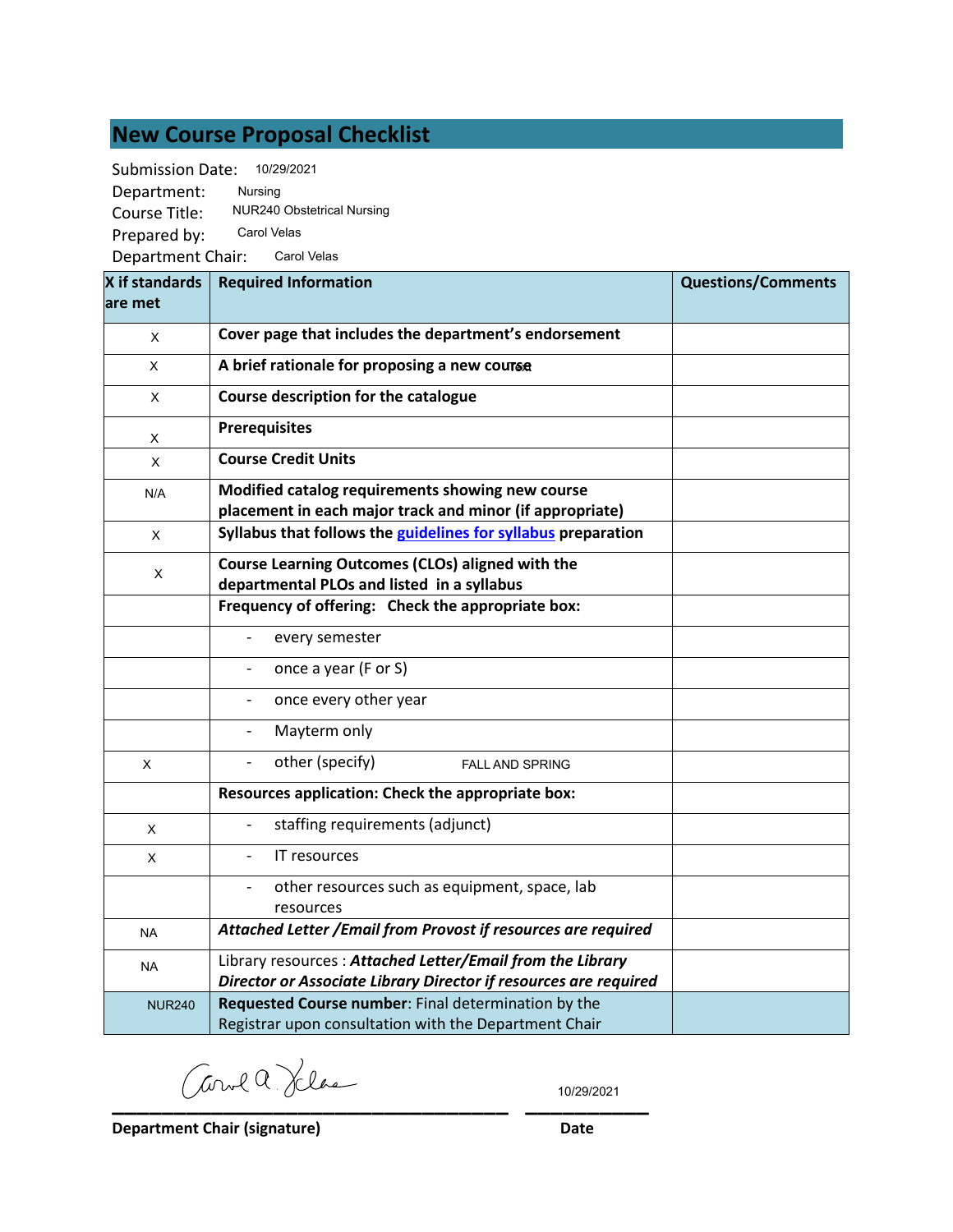# WESTMONT



To: Academic Senate From: Department of Nursing-ABSN Program Subject: Proposal for new course Date: October 28, 2021

The Accelerated Bachelor of Science in Nursing program is a new program at Westmont College. This is a second bachelor degree program with an accelerated prelicensure nursing curriculum. The program is 4 semesters of 16 weeks each. Nursing courses include concurrent theory and clinical courses.

#### **New course**

NUR240 Obstetrical Nursing is a 5-unit course with 3 units of theory and 2 unit of clinical (90hrs) placed in the second semester. This course builds upon prior knowledge of the nursing process, nurse practice act, and the theory of compassionate care.

We are proposing this course so students will have the knowledge and experience as they continue to refine the cognition for critical thinking and clinical judgement when caring for the mother/newborn in the postpartum setting, the laboring mother and family in the labor and delivery setting, the newborn in the nursery and neonatal intensive care unit, and the family as a whole undergoing structural changes within the immediate and extended family. Students will be exposed to natural deliveries as well as operative deliveries, immediate and long term newborn care, and complications of pregnancy and delivery. The clinical setting for this course will be at Santa Barbara Cottage Hospital in the Maternal Child unit.

The attached syllabus enumerates the Course Learning Outcomes including mapping to the Program Learning Outcomes. Assessment Technology Institute, our supplemental instruction is integrated throughout the curriculum with notations for your understanding.

The course will be offered two times per year in varying semesters as the two cohorts of nursing students enroll. Because this is a new course and a new program it will require new staff and IT resources.

This course is part of the required curriculum for the Bachelor of Science in Nursing Program. The sequence of this course in the curriculum is permanent in the second semester.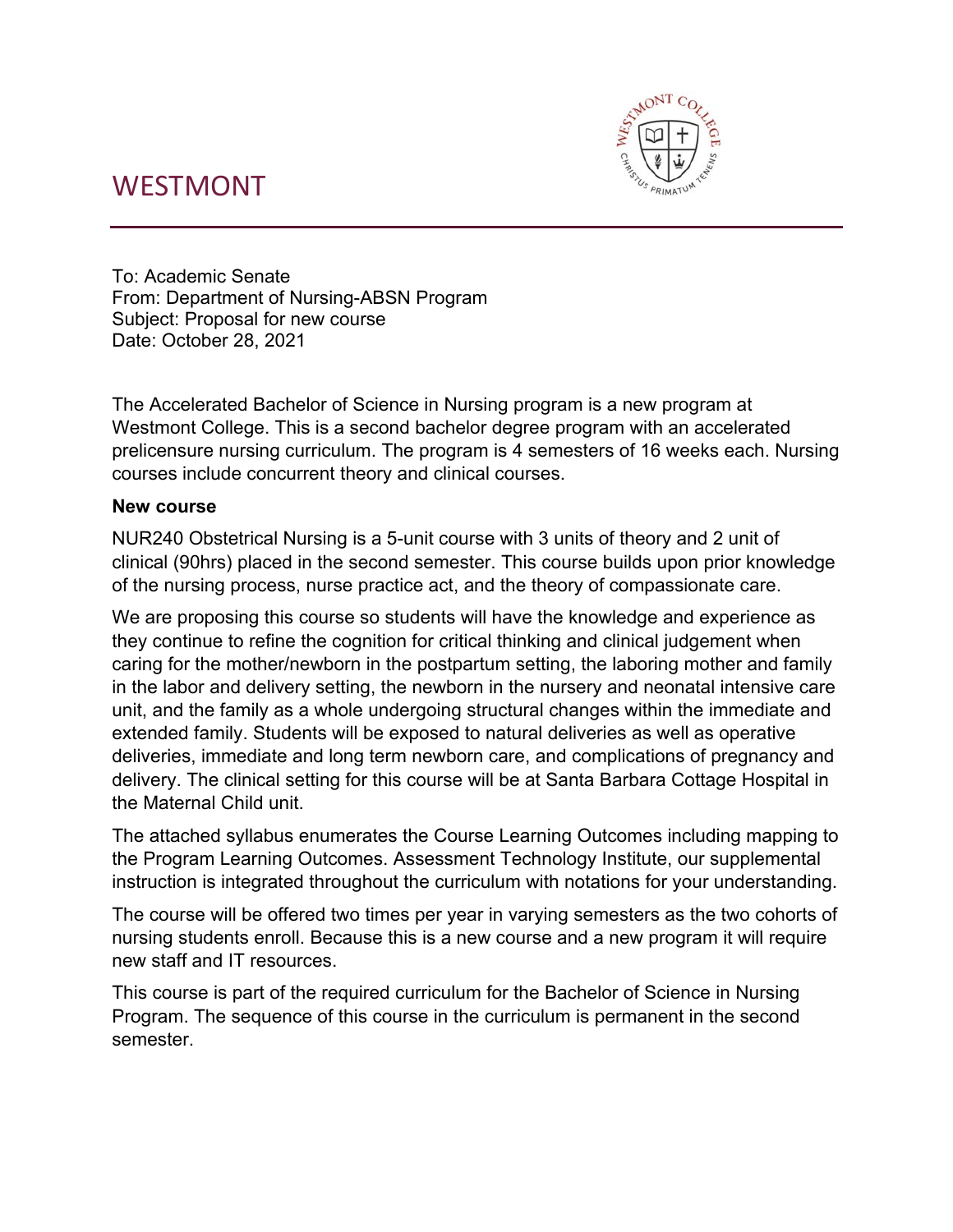#### **Westmont catalog course description**

Wholistic care of the patient and family through childbirth is the focus of NUR240 Obstetrics. The role of the registered nurse in the care of the patient during the prenatal, antepartum, intrapartum, and postpartum phase of childbirth will be explained and how the family support system is integrated into this care. The emphasis of this course will be on the healthy woman but will also include the pathologic processes that can occur during pregnancy and throughout the life of a women.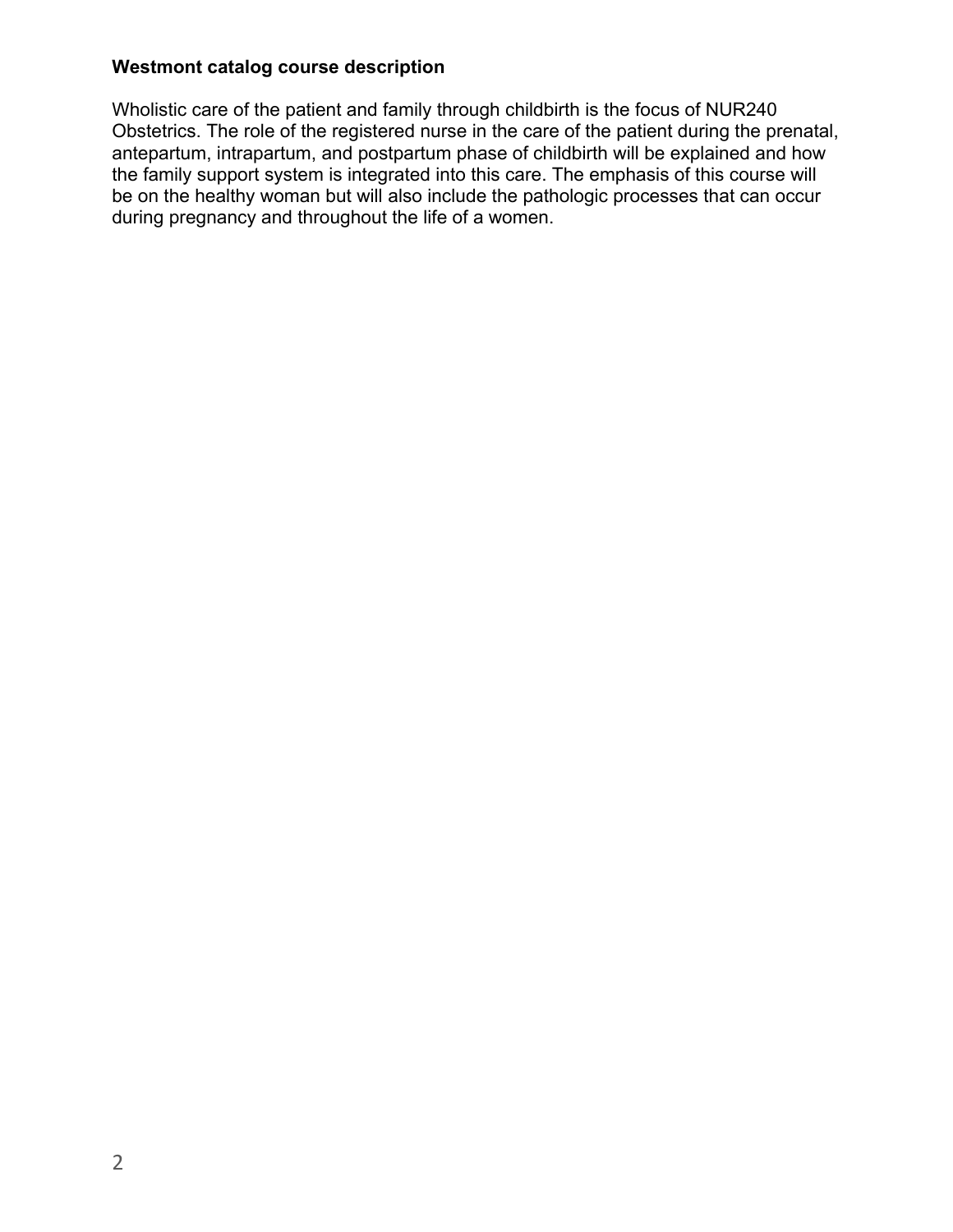

# NUR240 Obstetrical Nursing

2022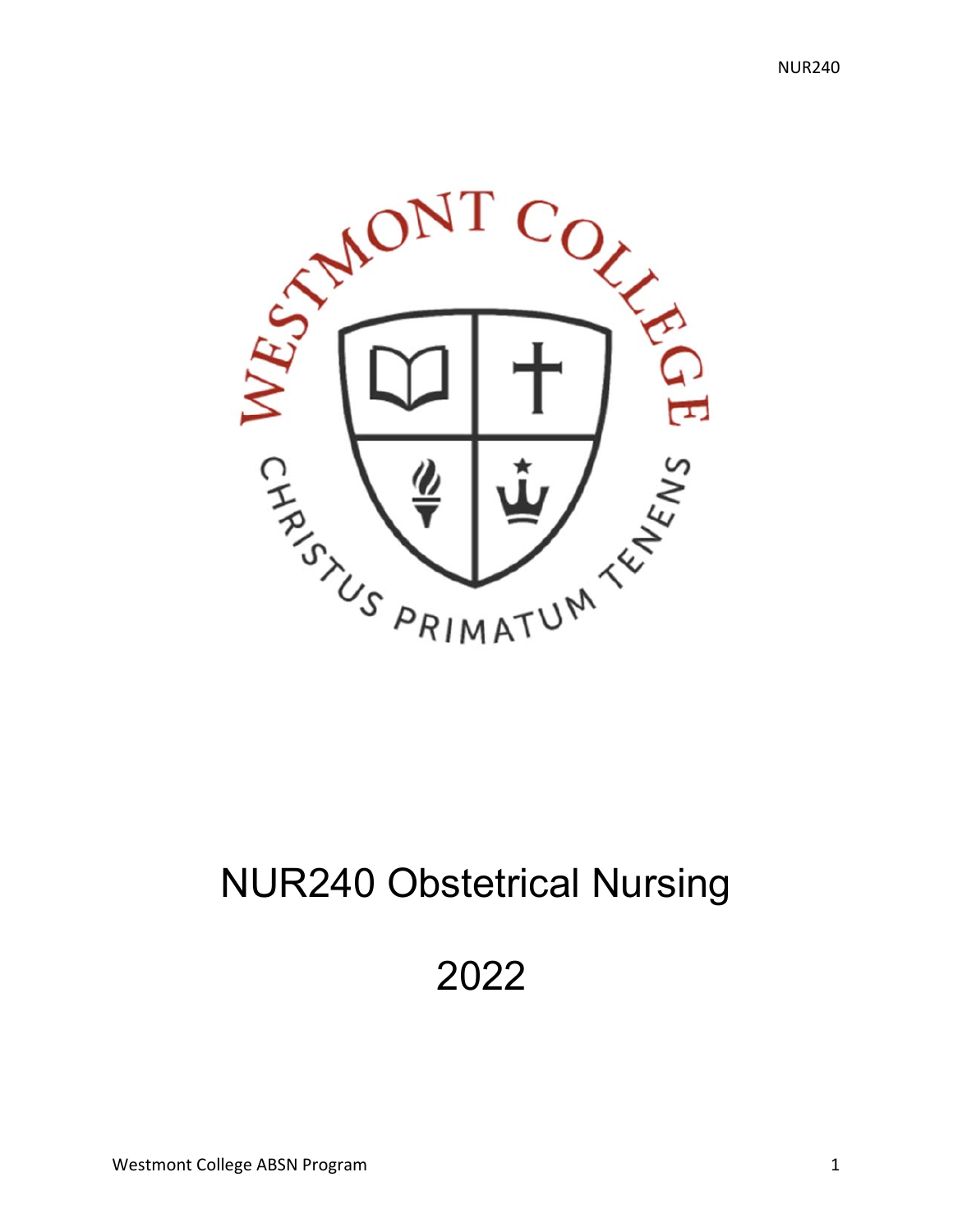## **NUR240 Obstetrical Nursing**

#### **5 units (Theory=3units, Clinical=2units) Pre-requisites:** Acceptance into ABSN program **Placement in curriculum:** Prelicensure requirement

**Time:**TBD **Room:** TBD

**Course Faculty:** TBD **Faculty office:** TBD **Faculty email:** TBD **Faculty phone:** TBD **Faculty office hours:** TBD

#### **I. Important Information**

This is a course in a series of prelicensure nursing courses to prepare the nursing student for the safe, patient-centered and family-supported, compassionate care in a variety of healthcare settings. The best way to be prepared for your lecture and clinical experience is to maintain a healthy mental, physical, and spiritual life. Come to class after a good night's sleep, eat nutritious food, and stay current with reading assignments. For your clinical experience, come with excitement and understand you will continue to learn in the clinical setting and apply the concepts and skills you are learning in class. To help with your success in this course and program, it is not suggested you work more than 20 hours per week if you have to work.

#### **Westmont catalogue course description**

Wholistic care of the patient and family through childbirth is the focus of NUR240 Obstetrics. The role of the registered nurse in the care of the patient during the prenatal, antepartum, intrapartum, and postpartum phase of childbirth will be explained and how the family support system is integrated into this care. The emphasis of this course will be on the healthy woman but will also include the pathologic processes that can occur during pregnancy and throughout the life of a women.

#### **Instructor's further description**

Labor and Delivery nursing is one of the most exciting areas of healthcare as you witness the birth of a child. It can also be a high stress, high intensity unit as complications of labor and birth and postpartum can occur without much warning. Come to clinical understanding your day can change in a minute.

#### **ABSN Program Mission**

Prepares faithful servant leaders to provide patient-centered and family supported safe, compassionate care for diverse populations and communities across the lifespan and in all health care settings.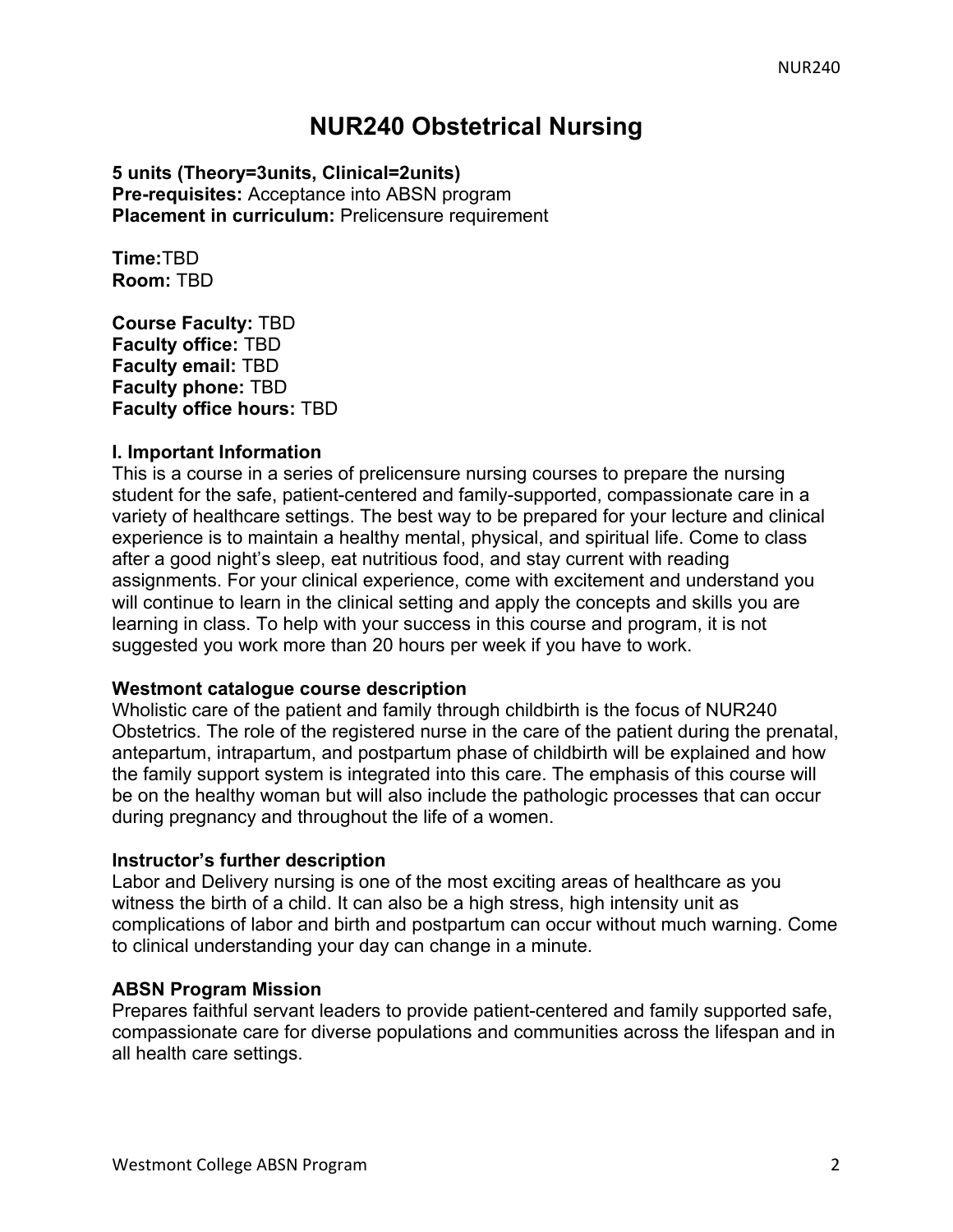#### **AACN Baccalaureate Essentials (2018)**

The Commission on Collegiate Nursing Education (CCNE) is an autonomous accrediting agency, contributing to the improvement of the public's health. A specialized/professional accrediting agency, CCNE strives to promote the quality and integrity of baccalaureate and graduate nursing programs. Following are the nine baccalaureate essentials used as the framework for the current curriculum. In 2021 the Essentials were revised and will be integrated into the curriculum over the next three years.

- I Liberal Education for Baccalaureate Generalist Nursing Practice
- II Basic Organizational and Systems Leadership for Quality Care and Patient **Safety**
- III Scholarship for Evidence-Based Practice
- IV Information Management and Application of Patient Care Technology
- V Healthcare Policy, Finance, and Regulatory Environments
- VI Interprofessional Communication and Collaboration for Improving Patient Health **Outcomes**
- VII Clinical Prevention and Population Health
- VIII Professionalism and Professional Values
- IX Baccalaureate Generalist Nursing Practice

#### **AACN Essentials (revised 2021)**

The Essentials: Core Competencies for Professional Nursing Education provides a framework for preparing individuals as members of the discipline of nursing, reflecting expectations across the trajectory of nursing education and applied experience. The *Essentials* introduce 10 domains that represent the essence of professional nursing practice and the expected competencies for each domain. The competencies accompanying each domain are designed to be applicable across four spheres of care (disease prevention/promotion of health and wellbeing, chronic disease care, regenerative or restorative care, and hospice/palliative/supportive care), across the lifespan, and with diverse patient populations.

#### **Domains for Nursing**

Domains are broad distinguishable areas of competence that, when considered in the aggregate, constitute a descriptive framework for the practice of nursing.

#### **The Ten Domains:**

Domain 1-Knowledge for Nursing Practice

- Domain 2-Person-centered Care
- Domain 3-Population Health

Domain 4-Scholarship for Nursing Practice

Domain 5-Quality and Safety

Domain 6-Interprofessional Partnerships

Domain 7-Systems-based Practice

Domain 8-Information and Healthcare Technology

Domain 9-Professionalism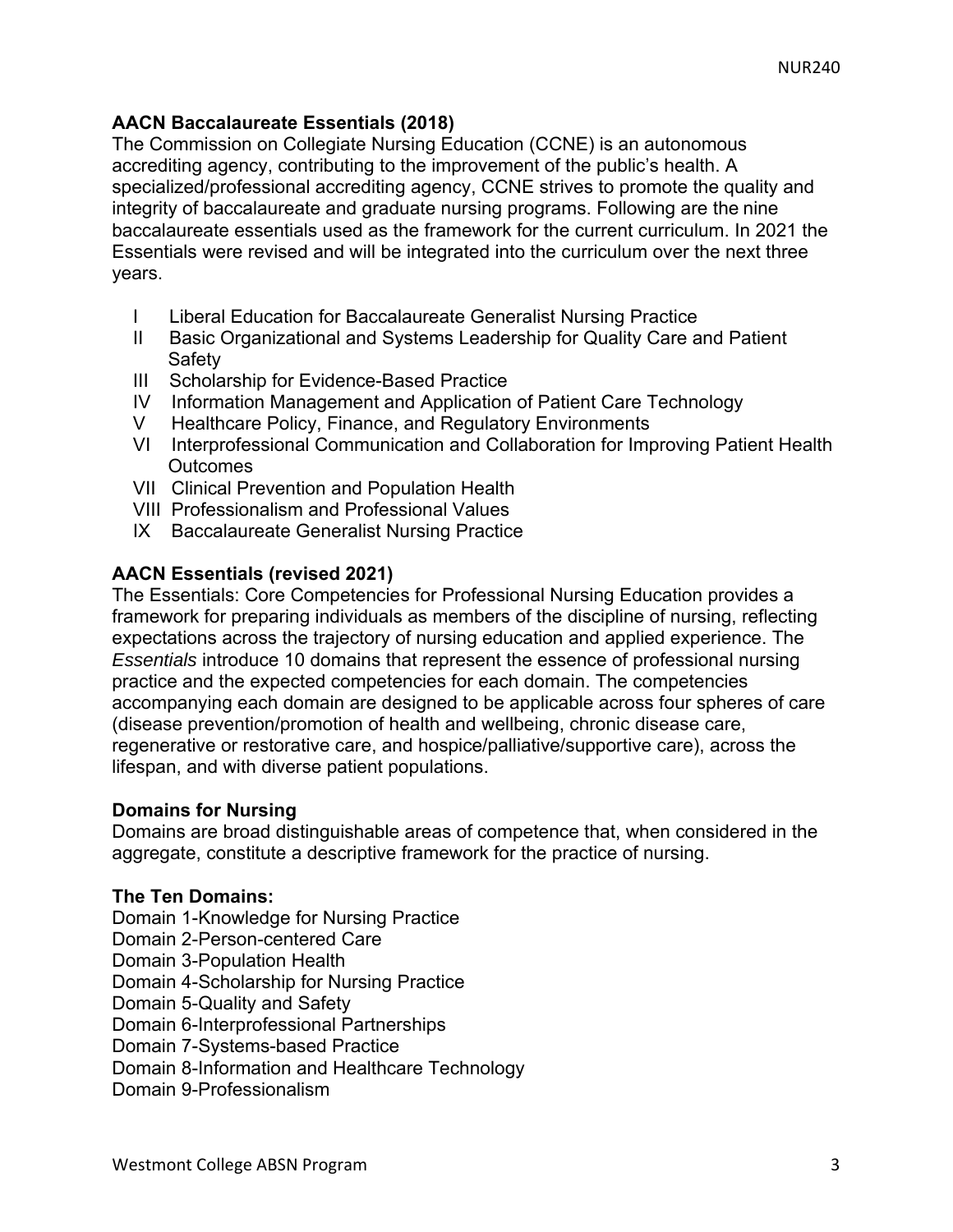Domain 10-Personal, Professionals, Leadership Development (The Essentials: Core Competencies for Professional Nursing Education, 2021)

#### **Program Learning Outcomes (PLO)**

1. Exhibit Christian character and servant leadership while providing compassionate care for a diverse population in communities across state, national, and global settings. 2. Evidence-based best practices, critical thinking, and clinical reasoning, inform clinical judgement for the provision of patient-centered, safe, quality care.

3. Create patient education plans that are culturally specific to the patient and that incorporate the family support system.

4. Communicate effectively with the interprofessional team to ensure a wholistic approach to patient-centered care.

5. Continue inquisitive learning by using the Electronic Medical Record and Informatics to meet quality metrics in a variety of healthcare and geographic settings.

6. Advocate for healthcare policies for the underserved, vulnerable populations to ensure equity with access to care for prevention, remedial, supportive, and rehabilitative nursing care regionally, nationally, and globally.

#### **Course Learning Outcomes (CLO)**

1. Identify the role of the registered nurse in the evidence-based, compassionate care of women during the phases of pregnancy.

2. Discuss how genetic factors can change the normal development of the fetus and how to prepare the patient and family for these conditions including the safe, compassionate care of their newborn.

3. Compare and contrast pathological processes during pregnancy and the best practices for the interprofessional healthcare team.

4. Evaluate the postpartum progress of your patient to ensure uterine evolution, normal lochia changes, bonding of newborn with family, and pain control.

4. Construct a teaching plan for the care of mother and newborn in the immediate period after birth and through the first several months.

5. Explore biopsychosocial, cultural and religious needs and preferences of your patient integrating them into the compassionate care you provide.

6. Justify the need for community social programs for underserved families in the care of their children.

7. Evaluate quality metrics in the area of women's health and how informatics supports the quality of care provided.

| <b>Program Learning Outcomes</b>                                                          | <b>Course Learning Outcomes</b>    |
|-------------------------------------------------------------------------------------------|------------------------------------|
| 1. Exhibit Christian character and servant   1. Identify the role of the registered nurse |                                    |
| leadership while providing compassionate $\vert$ in the evidence-based, compassionate     |                                    |
| care for a diverse population in                                                          | care of women during the phases of |
| communities across state, national, and                                                   | pregnancy.                         |
| global settings.                                                                          |                                    |

#### **PLO and CLO Alignment Table**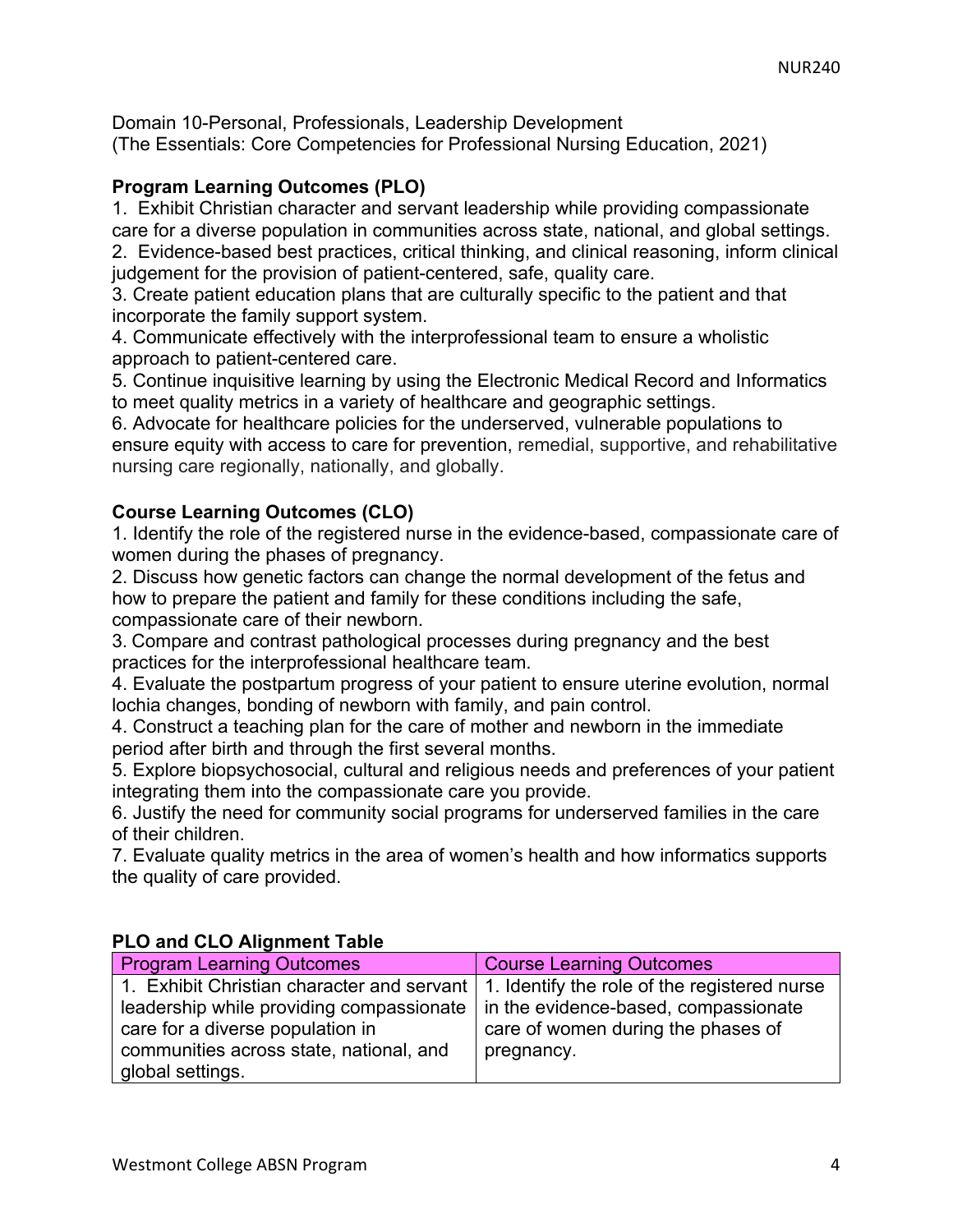| 2. Evidence-based best practices, critical<br>thinking, and clinical reasoning, inform<br>clinical judgement for the provision of<br>patient-centered, safe, quality care. | 2. Discuss how genetic factors can<br>change the normal development of the<br>fetus and how to prepare the patient and<br>family for these conditions including the<br>safe, compassionate care of their<br>newborn.<br>3. Compare and contrast pathological<br>processes during pregnancy and the best<br>practices for the interprofessional<br>healthcare team in the compassionate<br>care of the patient in the hospital and at<br>home.<br>5. Explore biopsychosocial, cultural and<br>religious needs and preferences of your<br>patient into the evidence-based,<br>compassionate care you provide. |
|----------------------------------------------------------------------------------------------------------------------------------------------------------------------------|-------------------------------------------------------------------------------------------------------------------------------------------------------------------------------------------------------------------------------------------------------------------------------------------------------------------------------------------------------------------------------------------------------------------------------------------------------------------------------------------------------------------------------------------------------------------------------------------------------------|
| 3. Create patient education plans that are                                                                                                                                 | 4. Construct a teaching plan for the care                                                                                                                                                                                                                                                                                                                                                                                                                                                                                                                                                                   |
| culturally specific to the patient and that                                                                                                                                | of mother and newborn in the immediate                                                                                                                                                                                                                                                                                                                                                                                                                                                                                                                                                                      |
| incorporate the family support system.                                                                                                                                     | period after birth and through the first                                                                                                                                                                                                                                                                                                                                                                                                                                                                                                                                                                    |
|                                                                                                                                                                            | several months.                                                                                                                                                                                                                                                                                                                                                                                                                                                                                                                                                                                             |
| 4. Communicate effectively with the                                                                                                                                        | 3. Compare and contrast pathological                                                                                                                                                                                                                                                                                                                                                                                                                                                                                                                                                                        |
| interprofessional team to ensure a                                                                                                                                         | processes during pregnancy and the best                                                                                                                                                                                                                                                                                                                                                                                                                                                                                                                                                                     |
| wholistic approach to patient-centered                                                                                                                                     | practices for the interprofessional                                                                                                                                                                                                                                                                                                                                                                                                                                                                                                                                                                         |
| care.                                                                                                                                                                      | healthcare team in the compassionate                                                                                                                                                                                                                                                                                                                                                                                                                                                                                                                                                                        |
|                                                                                                                                                                            | care of the patient in the hospital and at                                                                                                                                                                                                                                                                                                                                                                                                                                                                                                                                                                  |
|                                                                                                                                                                            |                                                                                                                                                                                                                                                                                                                                                                                                                                                                                                                                                                                                             |
| 5. Continue inquisitive learning by using                                                                                                                                  | home.<br>7. Evaluate quality metrics in the area of                                                                                                                                                                                                                                                                                                                                                                                                                                                                                                                                                         |
| the Electronic Medical Record and                                                                                                                                          | women's health and how informatics                                                                                                                                                                                                                                                                                                                                                                                                                                                                                                                                                                          |
| Informatics to meet quality metrics in a                                                                                                                                   | supports the quality of care provided.                                                                                                                                                                                                                                                                                                                                                                                                                                                                                                                                                                      |
| variety of healthcare and geographic                                                                                                                                       |                                                                                                                                                                                                                                                                                                                                                                                                                                                                                                                                                                                                             |
| settings.                                                                                                                                                                  |                                                                                                                                                                                                                                                                                                                                                                                                                                                                                                                                                                                                             |
| 6. Advocate for healthcare policies for the                                                                                                                                | 6. Justify the need for community social                                                                                                                                                                                                                                                                                                                                                                                                                                                                                                                                                                    |
| underserved, vulnerable populations to                                                                                                                                     | programs for underserved families in the                                                                                                                                                                                                                                                                                                                                                                                                                                                                                                                                                                    |
| ensure equity with access to care for                                                                                                                                      | care of their children.                                                                                                                                                                                                                                                                                                                                                                                                                                                                                                                                                                                     |
| prevention, remedial, supportive, and                                                                                                                                      |                                                                                                                                                                                                                                                                                                                                                                                                                                                                                                                                                                                                             |
| rehabilitative nursing care regionally,                                                                                                                                    |                                                                                                                                                                                                                                                                                                                                                                                                                                                                                                                                                                                                             |
|                                                                                                                                                                            |                                                                                                                                                                                                                                                                                                                                                                                                                                                                                                                                                                                                             |
| nationally, and globally.                                                                                                                                                  |                                                                                                                                                                                                                                                                                                                                                                                                                                                                                                                                                                                                             |

# **Required Textbooks**

| $\mid$ Title                                                                            | <b>Author</b>      | <b>Publisher</b> | ISBN#          |  |
|-----------------------------------------------------------------------------------------|--------------------|------------------|----------------|--|
| Maternity &                                                                             | Lowdermilk, Perry, | <b>Elsevier</b>  | 9-780323556293 |  |
| Women's Health                                                                          | Cashion, Alden,    |                  |                |  |
| Care $(12th$ ed.)                                                                       | Olshansky          |                  |                |  |
| <b>Nursing Diagnosis</b> textbook of your choice (can be a bundled application on smart |                    |                  |                |  |
| phone)                                                                                  |                    |                  |                |  |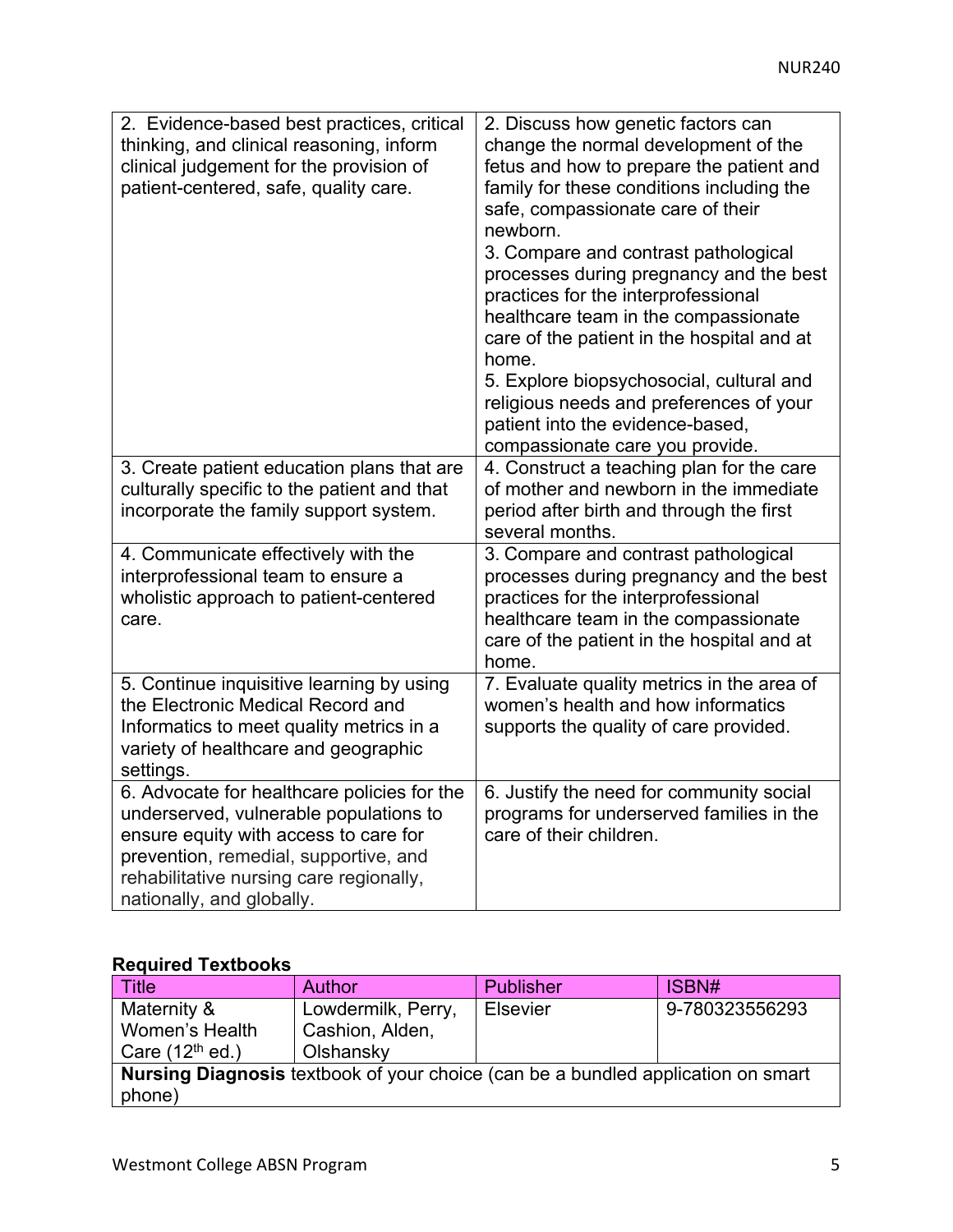| <b>Nursing Drug</b> textbook of your choice (can be a bundled application on smart phone) |                 |               |               |  |
|-------------------------------------------------------------------------------------------|-----------------|---------------|---------------|--|
| l Publication Manual                                                                      | <b>American</b> | American      | 978-143383216 |  |
| of the American                                                                           | Psychological   | Psychological |               |  |
| Psychological                                                                             | Association     | Association   |               |  |
| Association (7 <sup>th</sup> ed.)                                                         |                 |               |               |  |

#### **Supplemental Resources**

ATI Supreme Essentials provides the visual and auditory learners with skill vignettes, review modules, online tutorials, dosage calculation and safe medication practice, computer adaptive NextGen and current NCLEX test item types, civility tutorials, and ATI Pulse (analytics engine that predicts students probability of passing the NCLEX). ATI also provides a host of practice and proctored NCLEX style exams as well as a Predictor exam to prepare for the NCLEX. ATI tools will be fully integrated into each nursing course.

#### **Suggested Resources**

- **1.** Articles
- **2.** Position Papers
- **3.** Healthcare Policies
- **4.** Westmont College Library and online databases (EBSCO, ProQuest, ERIC, CINALH)

#### **Assessment of CLOs (Assignments, quizzes, exams)**

The assessments used in this course to measure your learning and meeting the content objectives and course learning outcomes will include class participation, quizzes, exams using NCLEX style questions, and a signature assessment (comprehensive assessment). If student earns <85% on any course exam, student must build a 20question quiz using ATI's Learning System quiz bank on missed content as remediation for course exam. This quiz will be due on next class day.

| <b>Course Learning Outcomes</b> | <b>Instructional activity</b> | <b>Assessment</b>         |
|---------------------------------|-------------------------------|---------------------------|
| 1. Identify the role of the     | Lecture, class                | Quizzes, exams, and       |
| registered nurse in the         | discussion, shared            | comprehensive final exam. |
| evidence-based,                 | experiences, and              |                           |
| compassionate care of women     | scaffolding case              |                           |
| through their lifetime and      | studies,                      |                           |
| during the phases of            |                               |                           |
| pregnancy.                      |                               |                           |
| 2. Discuss how genetic factors  |                               |                           |
| can change the normal           |                               |                           |
| development of the fetus and    |                               |                           |
| how to prepare the patient and  |                               |                           |
| family for these conditions and |                               |                           |
| the safe, compassionate care    |                               |                           |
| of their newborn.               |                               |                           |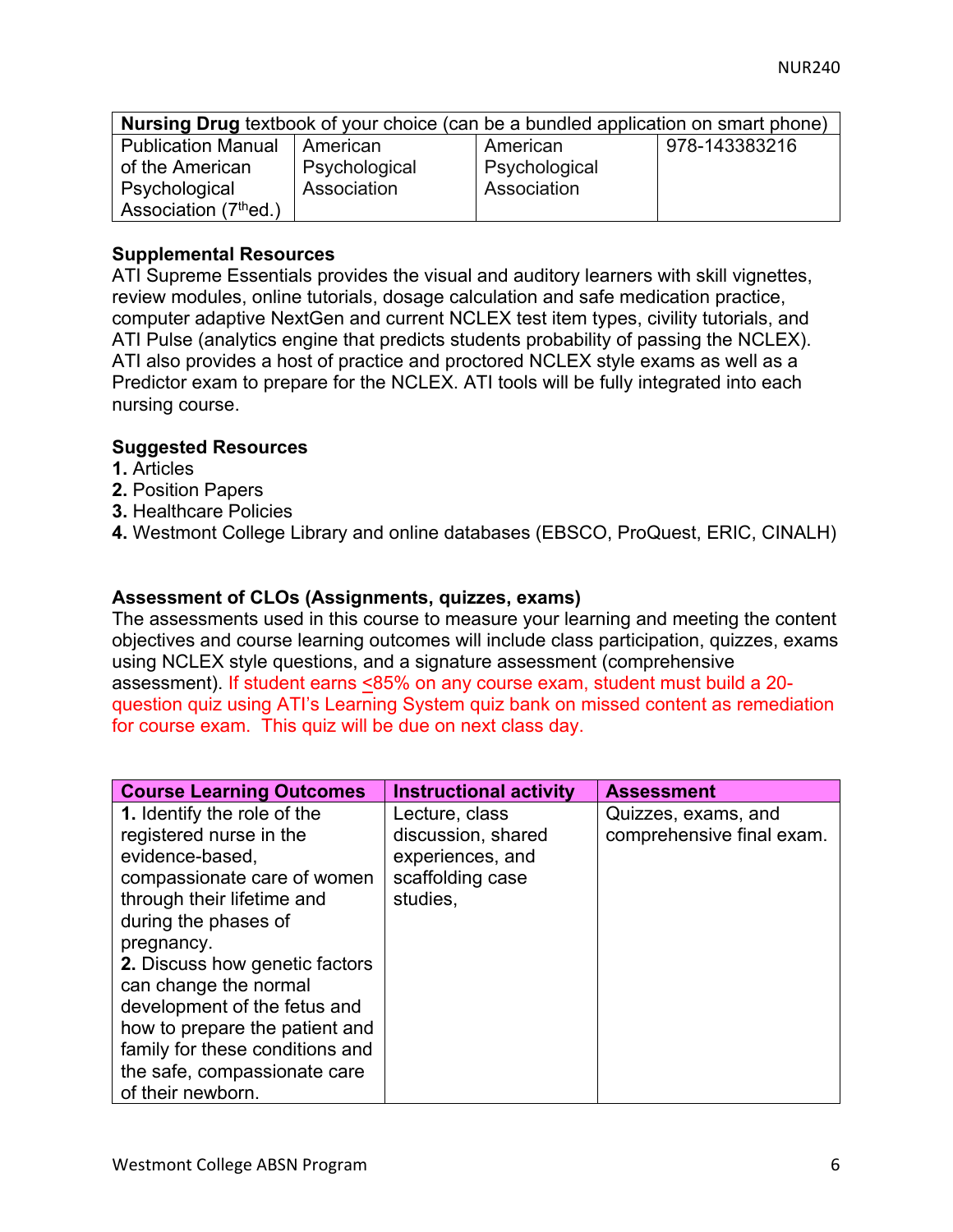| 3. Compare and contrast<br>pathological processes during<br>pregnancy and the best<br>practices for the<br>interprofessional healthcare<br>team in the compassionate<br>care of the patient in the<br>hospital and at home.<br>5. Explore biopsychosocial,<br>cultural and religious needs<br>and preferences of your<br>patient into the compassionate<br>care you provide.<br>6. Justify the need for<br>community social programs for<br>underserved families in the<br>care of their children. |                                                                           |                                                                                                                |
|----------------------------------------------------------------------------------------------------------------------------------------------------------------------------------------------------------------------------------------------------------------------------------------------------------------------------------------------------------------------------------------------------------------------------------------------------------------------------------------------------|---------------------------------------------------------------------------|----------------------------------------------------------------------------------------------------------------|
| 4. Construct a teaching plan<br>for the care of mother and<br>newborn in the immediate<br>period after birth and through<br>the first several months.<br><b>7.</b> Evaluate quality metrics in<br>the area of women's health<br>and how informatics supports<br>the quality of care provided.                                                                                                                                                                                                      | Lecture, class<br>discussion, shared<br>experiences, clinical<br>practice | Teaching assignment,<br>quizzes, exams and<br>comprehensive final exam,<br>and observation of patient<br>care. |

 $Class$  participation  $= P/NC$ Weekly quizzes  $3 \times 10$ pts each = 30pts Exams  $3 \times 100$ pts each = 300pts Final exam is comprehensive<br>Postpartum Case study 1 x50pts = 50pts Postpartum Case study 1 x50pts Teaching Plan 100pts = 100pts  $Total = 480pts$ 

**\*Student must have 75% in theory and "Pass" in clinical to progress**

#### **II. Course Policies**

#### **Grading**

Grade points per unit of credit are assigned on the following scale: A 4 grade points A- 3.7 grade points B+ 3.3 grade points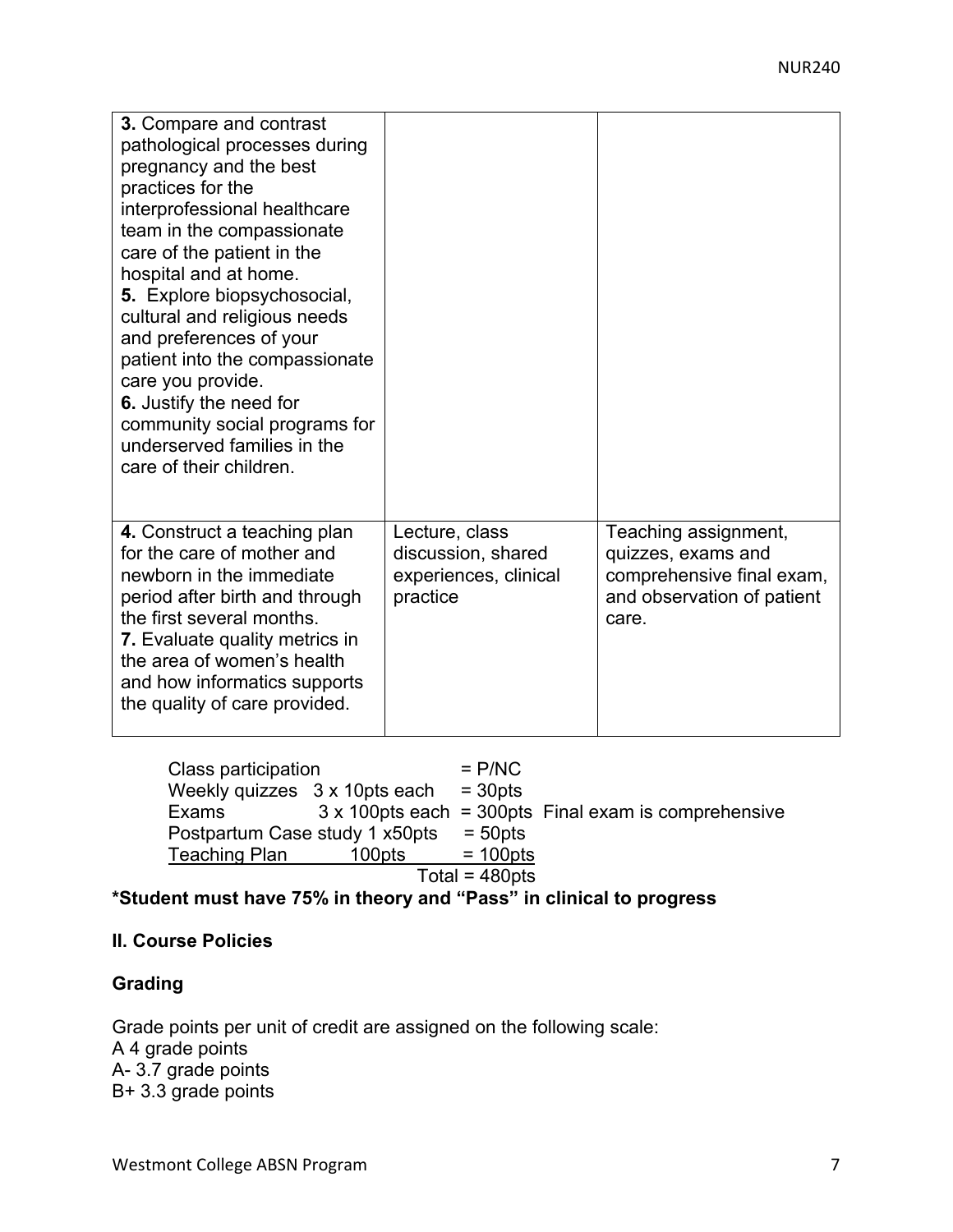B 3.0 grade points B- 2.7 grade points C+ 2.3 grade points C 2.0 grade points C- 1.7 grade points D+ 1.3 grade points D 1.0 grade points D- 0.7 grade points P (At least D-) No grade points assigned. Not computed in the grade point average. F 0 grade points NC (F) No grade points assigned. Not computed in the grade point average. W No grade points assigned. Not computed in grade point average. WF No grade points assigned. Not computed in grade point average.

WP No grade points assigned. Not computed in grade point average.

WX No grade points assigned. Not computed in grade point average.

Westmont does not compute the units and grades students earned at other colleges in its grade average. (Exception: Courses and grades taken as part of a Westmont offcampus program are posted on the Westmont transcript and will be calculated in the Westmont GPA.)

Apart from the exceptions identified below, all courses at Westmont are graded using a letter scale (A, B, C, D, F).

Instructor Initiated Exceptions:

1. For pedagogical reasons, an instructor may elect to use P/NC grade reporting in any class not approved for GE credit. It is assumed that the same gradereporting

system will be applied to the entire class.

- 2. With the approval of the General Education Committee, P/NC grade reporting may be used in appropriate, GE-approved courses.
- 3. When P/NC grade reporting is used, the syllabus must reflect this fact. In addition, departments are encouraged to include a notice in the catalog that the course may use P/NC grading.

#### **Office of Disability Services**

Students who have been diagnosed with a disability are strongly encouraged to contact the Office of Disability Services as early as possible to discuss appropriate accommodations for this course. Formal accommodations will only be granted for students whose disabilities have been verified by the Office of Disability Services. These accommodations may be necessary to ensure your equal access to this course.

Please contact Sheri Noble, Director of Disability Services. (310A Voskuyl Library, 565- 6186, snoble@westmont.edu) or visit the website for more information: http://www.westmont.edu/\_offices/disability

#### **Dress Code**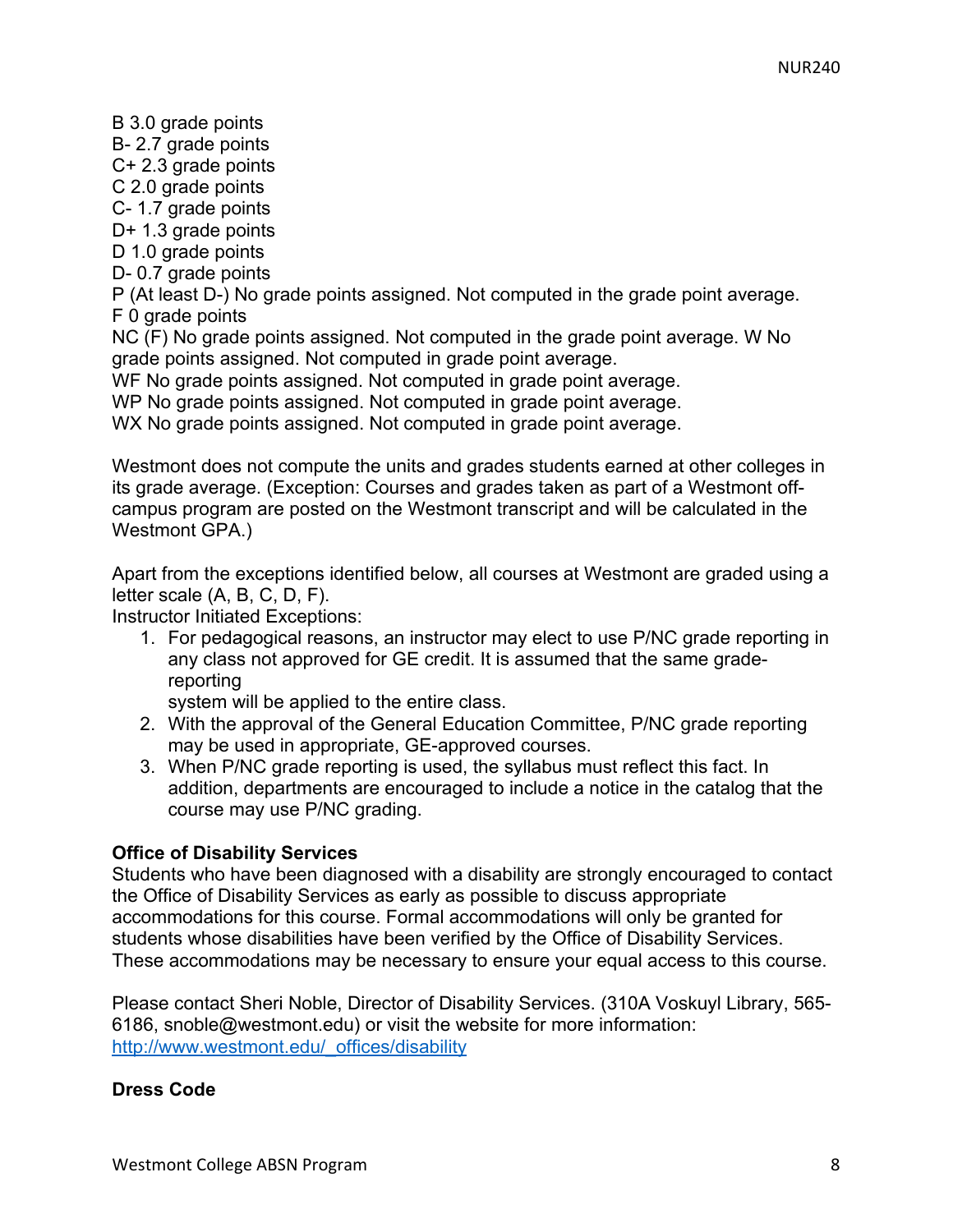#### Comfortable, non-binding clothing

#### **Academic Integrity**

When students join our college community, they are expected, as apprentice scholars, to search for truth with integrity and accuracy. This quest requires humility about our abilities, respect for the ideas of others, and originality in our thinking. Since Westmont is a Christian community, the integrity of our scholarship is rooted in the integrity of our faith. We seek to be followers of Christ in the classroom, in the library, and at the privacy of our computers. Violations of academic integrity are a serious breach of trust within the Westmont community because they violate the regard for truth essential to genuine learning and Christian consistency. Such deception also hurts those students who do their work with integrity. Violations of Academic Integrity may consist of cheating (the use of unauthorized sources of information on an examination or other assignment), falsification (misrepresentation of facts in any academic project or obligation) or plagiarism (the use of someone else's words or ideas without giving proper credit). Faculty and students should operate in an environment of mutual trust and respect. Faculty will expect students to act in ways consistent with academic integrity. However, for both scholarly and spiritual reasons, cheating, falsification, plagiarism and all other violations of academic integrity will not be tolerated in the Westmont community. Please familiarize yourself with the entire Westmont College Academic Integrity Policy. This document defines different violations of academic integrity and their consequences. It also contains very helpful information on strategies to recognize violations of academic integrity before they occur. Dishonesty in the clinical setting, will not be tolerated and students will be removed followed by program suspension or termination.

#### **Technology in the Classroom**

Laptops, tablets, and smart phones can be used in the classroom with the permission of the faculty. The use of smart phones in the clinical setting will depend on each clinical setting's rules. Smart phones in the clinical setting can be used for clinical related resources (drug book, Tabers, calculation, etc). Recording lectures is also at the discretion of the faulty and permission must be granted.

#### **Emergencies**

In the event that an emergency occurs during instruction, it is important to be familiar with the practices in place for the classroom. Please review the document at https://integready.app.box.com/AnticipatingInClass and direct any questions or concerns to the Office of Institutional Resilience.

#### **III. Weekly course schedule**

Textbook: Loudermilk, et al. (L)

| *Subject to change at any time, you will be notified of any changes |
|---------------------------------------------------------------------|
|---------------------------------------------------------------------|

| <b>Weeks   Content Objectives</b> | <b>Reading</b> | Activities and   Outcome |                    |
|-----------------------------------|----------------|--------------------------|--------------------|
|                                   |                | assignments              | <b>Measurement</b> |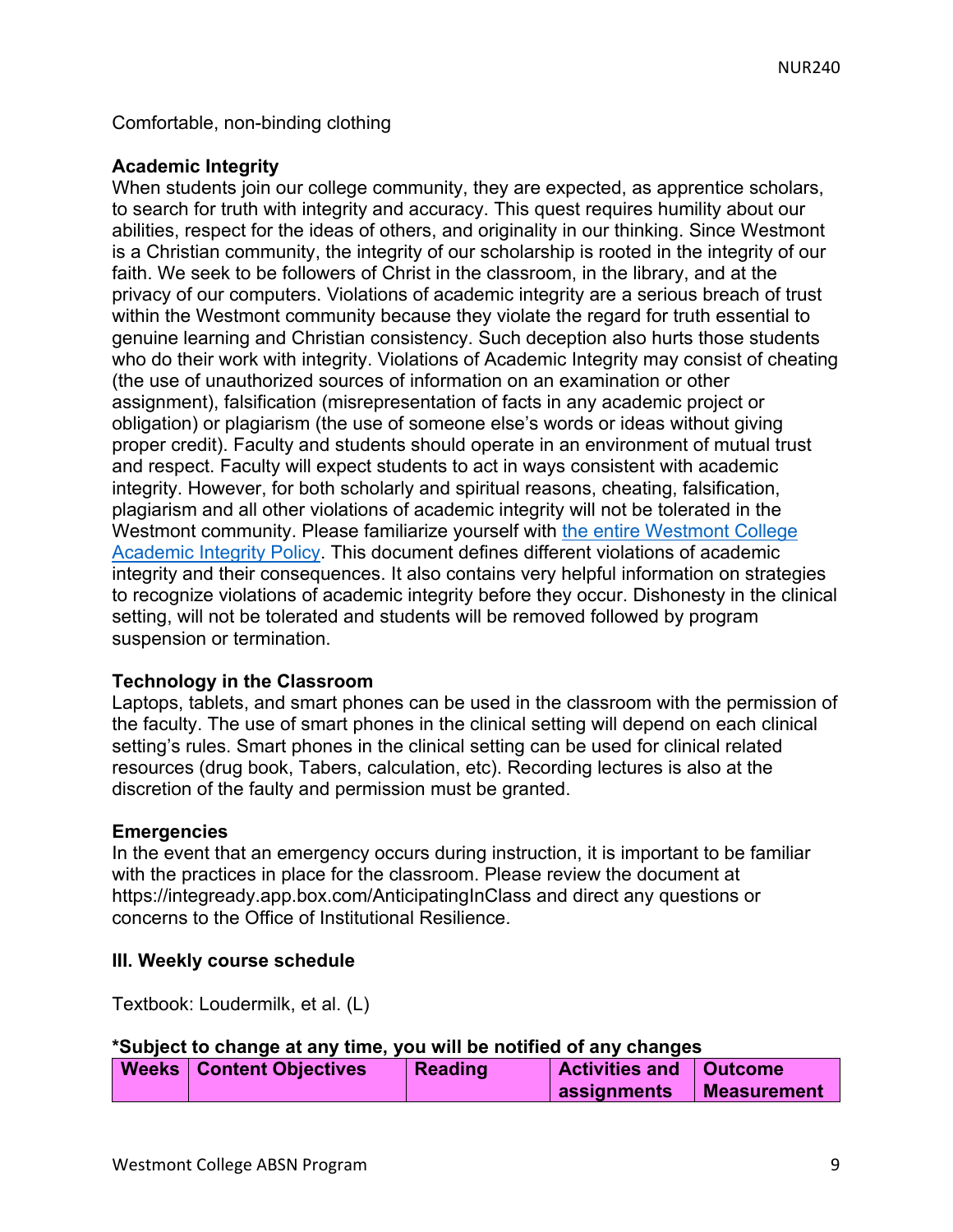| 1, 2, 3 | -Orientation                    | L: Ch.1, 2, 3, 5, 6,    | <b>Class</b>            | Last 10 minutes: |
|---------|---------------------------------|-------------------------|-------------------------|------------------|
|         | -Women's health                 | 8                       | discussion:             | "Muddy content"  |
|         | -Care of the Antepartum         |                         | Women's health          |                  |
|         | <b>Patient</b>                  |                         | changes through         |                  |
|         | 1. Discuss women's health       | <b>ATI</b>              | the lifespan.           |                  |
|         | through the lifespan.           | Skills Modules:         |                         |                  |
|         | 2. Identify the signs of        | <b>Maternal Newborn</b> | Group                   |                  |
|         | violence against women.         |                         | discussion:             |                  |
|         | 3. Assess the cultural and      | Pharmacology            | Share                   |                  |
|         | religious needs and             | Made Easy: The          | experiences of          |                  |
|         |                                 |                         | PMS and/or              |                  |
|         | preferences of women            | Reproductive and        |                         |                  |
|         | during pregnancy, childbirth    | Genitourinary           | PMDD among              |                  |
|         | and in the postpartum           | <b>Systems</b>          | your group (self-       |                  |
|         | period.                         |                         | experience or           |                  |
|         | 4. Differentiate between the    | <b>ATI eBook</b>        | experience of           |                  |
|         | genetic testing in early and    | <b>Maternal Newborn</b> | others) and             |                  |
|         | late pregnancy.                 | Nursing Unit 1-         | prepare to report       |                  |
|         | 5. Discuss various forms of     | Chapters 1-10           | out to the class.       |                  |
|         | contraception.                  |                         | 1. Is PMDD an           |                  |
|         | 6. Differentiate between        |                         | undertreated            |                  |
|         | normal menstrual cycle and      |                         | condition?              |                  |
|         | premenstrual dysphoric          |                         | 2. Discuss the          |                  |
|         | disorder (PMDD).                |                         | "Dutch test", use       |                  |
|         | 7. Analyze first and second     |                         | the internet for        |                  |
|         | trimester abortion and their    |                         | resources.              |                  |
|         | legal and ethical               |                         | 3. How would you        |                  |
|         | implications.                   |                         | support someone         |                  |
|         | 8. Discuss the                  |                         | with PMDD?              |                  |
|         | pharmacological management      |                         |                         |                  |
|         | patients during the             |                         | <b>Students</b>         |                  |
|         | antepartum period including     |                         | complete Active         |                  |
|         | the nurse's role in             |                         | Learning                |                  |
|         |                                 |                         |                         |                  |
|         | patient/parent education for    |                         | Templates for the       |                  |
|         | drug action, side effects,      |                         | <b>Medications used</b> |                  |
|         | contraindications, and          |                         | in the antepartum       |                  |
|         | adverse effects.                |                         | period.                 |                  |
|         | 9. Evaluate laboratory and      |                         |                         |                  |
|         | diagnostic test for the patient |                         |                         |                  |
|         | in the antepartum period with   |                         |                         |                  |
|         | complications of pregnancy.     |                         |                         |                  |
| 4, 5    | -Care of the Antepartum         | L: Ch.7, 9, 12, 13,     | <b>Class</b>            | Quiz             |
|         | patient continued               | 26, 27, 28, 29          | discussion: Why         |                  |
|         | -Pregnancy at risk              |                         | hasn't society          | Last 10 minutes: |
|         | 1. Discuss common sexually      |                         | gotten a better         | "Muddy content"  |
|         | transmitted diseases and the    |                         | handle on the           |                  |
|         | medical and nursing             |                         | incidence and           |                  |
|         | treatment for them.             |                         | prevalence of           |                  |
|         | 2. Compare and contrast the     |                         | Chlamydia?              |                  |
|         | different kinds of infertility  |                         |                         |                  |
|         | treatments.                     |                         | <b>Group Activity:</b>  |                  |
|         | 3. Identify the development,    |                         | Women' Health           |                  |
|         | structure, and functions of     |                         | Study, prepare to       |                  |
|         | the placenta and amniotic       |                         | discuss in class.       |                  |
|         | fluid.                          |                         |                         |                  |
|         | 4. Discuss the significant      |                         | <u>ATI</u>              |                  |
|         | changes in growth and           |                         |                         |                  |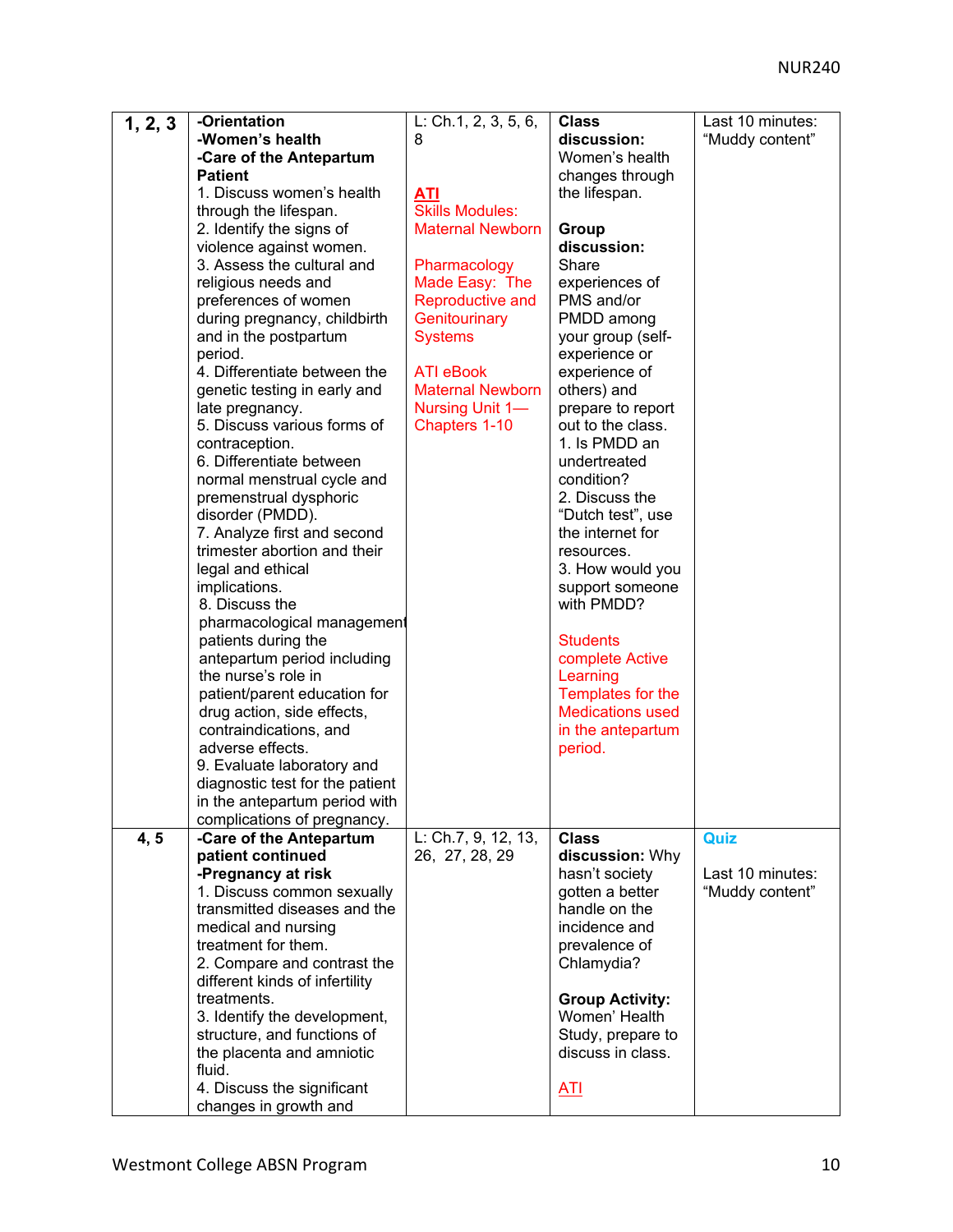|      | development of the embryo       |                        | <b>Video Case</b>       |                  |
|------|---------------------------------|------------------------|-------------------------|------------------|
|      | and fetus.                      |                        | Studies:                |                  |
|      | 5. Contrast the different types |                        | <b>Complications of</b> |                  |
|      | of multifetal pregnancies.      |                        | Pregnancy               |                  |
|      | 6. Analyze the potential        |                        |                         |                  |
|      |                                 |                        |                         |                  |
|      | effects of teratogens during    |                        | <b>Dosage</b>           |                  |
|      | vulnerable periods of           |                        | <b>Calculations and</b> |                  |
|      | embryonic and fetal             |                        | <b>Safe Medication</b>  |                  |
|      | development.                    |                        | Administration          |                  |
|      | 7. Describe the expected        |                        | Case Study:             |                  |
|      | maternal anatomic and           |                        | Preeclampsia            |                  |
|      | physiologic changes in          |                        |                         |                  |
|      |                                 |                        |                         |                  |
|      | pregnancy.                      |                        |                         |                  |
|      | 8. Discuss the signs and        |                        |                         |                  |
|      | symptoms a women may            |                        |                         |                  |
|      | experience during the growth    |                        |                         |                  |
|      | of the fetus.                   |                        |                         |                  |
|      | 9. Categorize the signs and     |                        |                         |                  |
|      | symptoms of pregnancy as        |                        |                         |                  |
|      |                                 |                        |                         |                  |
|      | presumptive, probable, or       |                        |                         |                  |
|      | positive.                       |                        |                         |                  |
|      | 10. Discuss the major           |                        |                         |                  |
|      | complications of pregnancy      |                        |                         |                  |
|      | and the role of the             |                        |                         |                  |
|      | antepartum nurse during the     |                        |                         |                  |
|      | management.                     |                        |                         |                  |
|      | 11. Explore biophysical,        |                        |                         |                  |
|      |                                 |                        |                         |                  |
|      | sociodemographic, and           |                        |                         |                  |
|      | environmental influences on     |                        |                         |                  |
|      | high-risk pregnancy.            |                        |                         |                  |
|      | 12. Examine risk factors        |                        |                         |                  |
|      | identified through history,     |                        |                         |                  |
|      | physical examination, and       |                        |                         |                  |
|      | diagnostic techniques.          |                        |                         |                  |
|      |                                 |                        |                         |                  |
|      | 13. Differentiate among         |                        |                         |                  |
|      | screening and diagnostic        |                        |                         |                  |
|      | techniques, including when      |                        |                         |                  |
|      | they are used in pregnancy      |                        |                         |                  |
|      | and for what purposes.          |                        |                         |                  |
|      | 14. Monitor and trend           |                        |                         |                  |
|      | Magnesium levels for            |                        |                         |                  |
|      | patients receiving              |                        |                         |                  |
|      | magnesium for                   |                        |                         |                  |
|      |                                 |                        |                         |                  |
|      | complications of pregnancy.     |                        |                         |                  |
| 6, 7 | Care of the intrapartum         | L: Ch. 14, 15, 17,     | <b>Class</b>            | <b>Exam</b>      |
|      | patient                         | 19, 28, 30             | discussion: what        | Last 10 minutes: |
|      | 1. Describe strategies for      |                        | is the impact of        | "Muddy content"  |
|      | confirming pregnancy and        | <b>ATI eBook</b>       | intravenous             |                  |
|      | estimating the date of birth.   | (Review Module)        | analgesic on the        |                  |
|      | 2. Discuss the benefits of      | <b>Nutrition for</b>   | fetus and               |                  |
|      | prenatal care.                  | <b>Nursing Chapter</b> | newborn? What           |                  |
|      |                                 | 7: Nutrition           | are interventions       |                  |
|      | 3. Compare prenatal lab         |                        |                         |                  |
|      | values with admission labs.     | <b>Across the</b>      | to assist               |                  |
|      | 4. Create education plans for   | Lifespan pp 37-        | respirations of the     |                  |
|      | women throughout                | 40.                    | newborn?                |                  |
|      | pregnancy.                      |                        |                         |                  |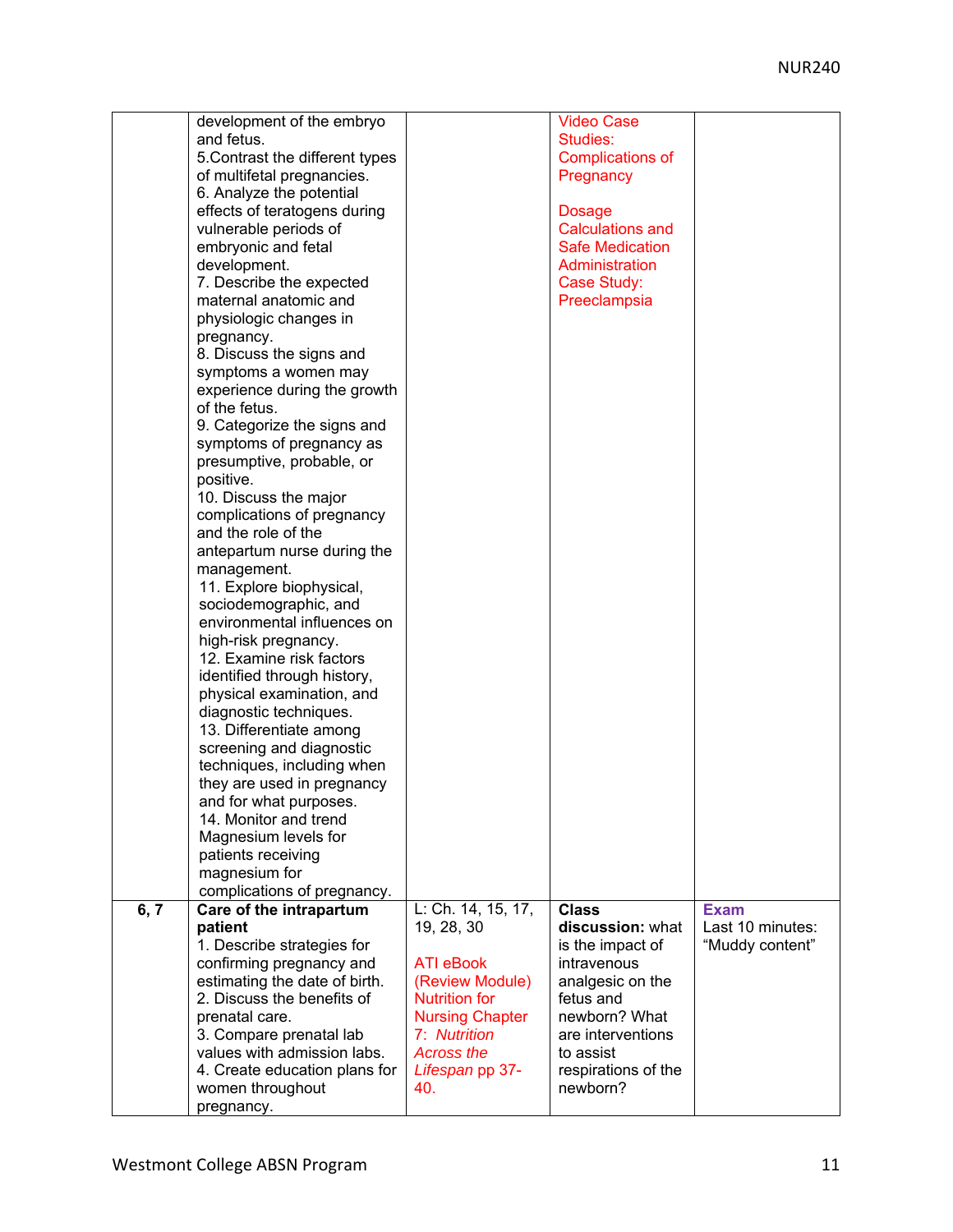|      | 5. Analyze the variations in    |                    |                                         |                        |
|------|---------------------------------|--------------------|-----------------------------------------|------------------------|
|      | childbearing choices, cultural  |                    |                                         |                        |
|      | beliefs and practices on care   |                    | <b>Group activity:</b>                  |                        |
|      | of women.                       |                    | In the skill lab,                       |                        |
|      | 6. Discuss nutritional risk     |                    | practice different                      |                        |
|      | factors during pregnancy.       |                    | positioning of the                      |                        |
|      | Integrate the woman's           |                    | patient in labor                        |                        |
|      | cultural beliefs and practices  |                    | (right side, left                       |                        |
|      | into dietary counseling.        |                    | side, knee/chest,                       |                        |
|      |                                 |                    |                                         |                        |
|      | 7. Identify nonpharmacologic    |                    | squatting, sitting,                     |                        |
|      | strategies, including           |                    | trendlenburg).                          |                        |
|      | breathing and relaxation        |                    | 1. What is the<br>benefit of "left side |                        |
|      | techniques, used to enhance     |                    |                                         |                        |
|      | relaxation and promote          |                    | lying"                                  |                        |
|      | comfort during labor and        |                    | 2. Why is                               |                        |
|      | birth.                          |                    | McRobert's                              |                        |
|      | 8. Describe the nurse's role    |                    | maneuver                                |                        |
|      | in promoting comfort and        |                    | important?                              |                        |
|      | safety throughout the labor     |                    |                                         |                        |
|      | and birth process.              |                    | <b>Assignment:</b>                      |                        |
|      | 9. Compare pharmacologic        |                    | Intrapartum Case                        |                        |
|      | methods used to relieve         |                    | Study. Due Week                         |                        |
|      | discomfort in different stages  |                    | 5                                       |                        |
|      | of labor and for vaginal or     |                    |                                         |                        |
|      | cesarean birth including        |                    | <b>Students</b>                         |                        |
|      | the nurse's role in             |                    | complete Active                         |                        |
|      | patient/parent education for    |                    | Learning                                |                        |
|      | drug action, side effects,      |                    | Templates for the                       |                        |
|      | contraindications, and adverse  |                    | <b>Medications used</b>                 |                        |
|      | effects.                        |                    | during labor and                        |                        |
|      | 10. Discuss the effects of      |                    | the System                              |                        |
|      | medication management for       |                    | <b>Disorder ALTs for</b>                |                        |
|      | the mother and its effect on    |                    | the disorders for                       |                        |
|      | the newborn both during and     |                    | complications of                        |                        |
|      | after birth.                    |                    | pregnancy.                              |                        |
|      | 11. Construct an evidence-      |                    |                                         |                        |
|      | based plan to manage the        |                    |                                         |                        |
|      | discomfort that a woman         |                    |                                         |                        |
|      | experiences during              |                    |                                         |                        |
|      | childbirth.                     |                    |                                         |                        |
|      | 12. Discuss the                 |                    |                                         |                        |
|      | medical/surgical and            |                    |                                         |                        |
|      | hemorrhagic disorders and       |                    |                                         |                        |
|      | complications of pregnancy,     |                    |                                         |                        |
|      | compassionate care, and the     |                    |                                         |                        |
|      | role of the antepartum and      |                    |                                         |                        |
|      | labor nurse during the          |                    |                                         |                        |
|      | management of them.             |                    |                                         |                        |
| 8, 9 | Care of the laboring            | L: Ch. 16, 18, 26, | Group activity:                         | Quiz                   |
|      | patient and Fetal               | 28, 32             | Each group has 5                        |                        |
|      | monitoring                      |                    | different fetal                         | Last 10 minutes:       |
|      | 1. Discuss the anatomical       | <b>ATI</b>         | monitor strips.                         | "Muddy content"        |
|      | findings of the women's         |                    | 1. Identify the                         |                        |
|      | pelvic in relation to the birth |                    | baseline fetal                          | Week 9:                |
|      | process.                        |                    | heart rate. Is it                       | <b>Learning System</b> |
|      |                                 |                    |                                         |                        |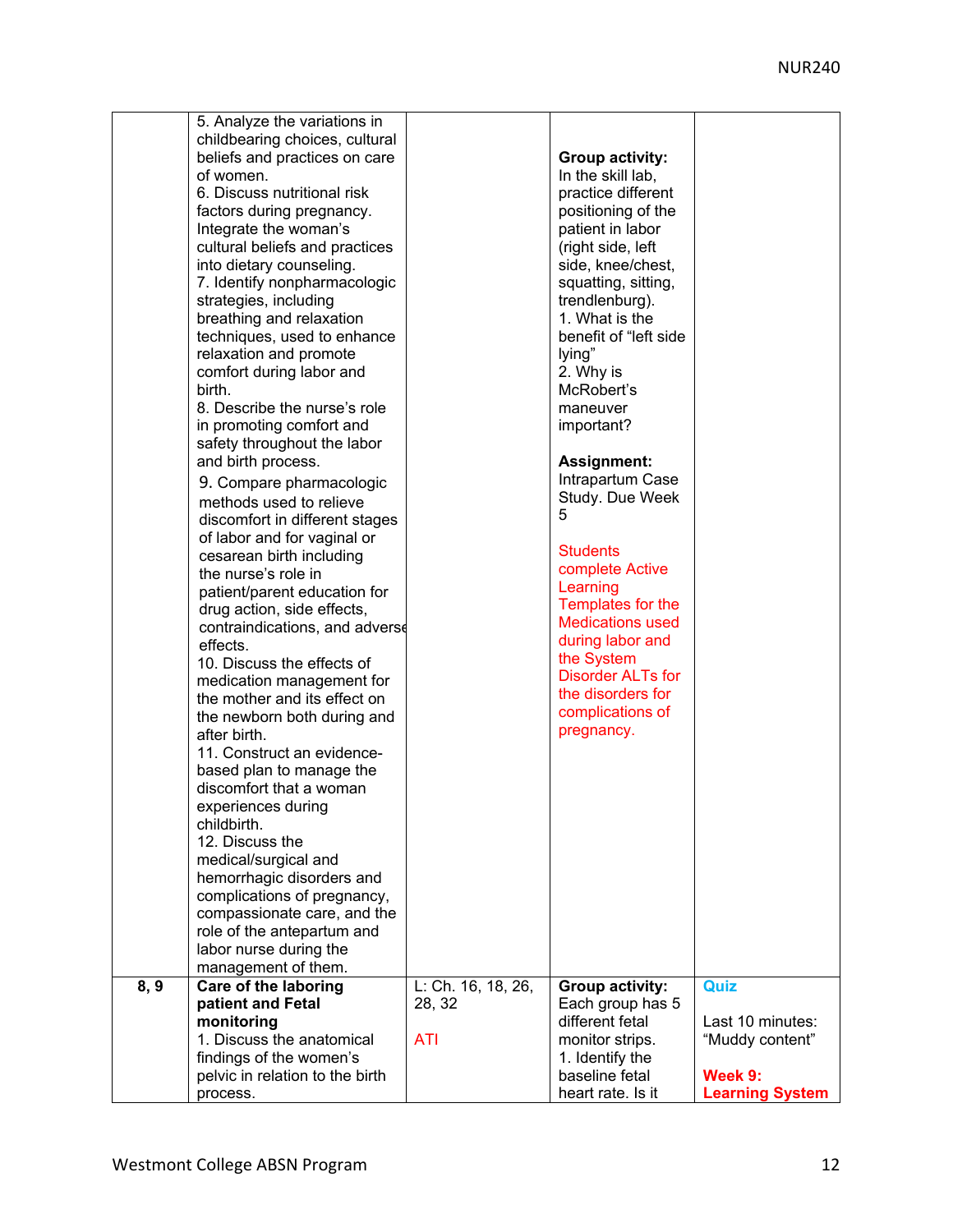|         | 2. Summarize the cardinal      |                   | within the normal    | <b>Standard quiz:</b> |
|---------|--------------------------------|-------------------|----------------------|-----------------------|
|         | movements of the               |                   | limits?              | <b>Maternal</b>       |
|         | mechanism of labor for a       |                   |                      | <b>Newborn I</b>      |
|         |                                |                   | 2. Identify and      |                       |
|         | vertex presentation.           |                   | define any           |                       |
|         | 3. Examine the factors         |                   | periodic changes.    |                       |
|         | thought to contribute to the   |                   | 3. What is the       |                       |
|         | onset of labor.                |                   | nursing              |                       |
|         | 4. Evaluate the fetal          |                   | intervention for     |                       |
|         | adaptations to labor.          |                   | your patient at this |                       |
|         | 5. Identify typical signs of   |                   | time?                |                       |
|         | normal and abnormal fetal      |                   | 4. Practice          |                       |
|         | heart rate (FHR) patterns.     |                   | reporting to your    |                       |
|         | 6. Compare FHR monitoring      |                   | RN what you have     |                       |
|         | performed by intermittent      |                   | seen on the fetal    |                       |
|         | auscultation with external     |                   | monitor strip using  |                       |
|         | and internal electronic        |                   | the correct          |                       |
|         | methods.                       |                   | nomenclature.        |                       |
|         | 7. Explain the baseline FHR    |                   |                      |                       |
|         | and evaluate periodic          |                   |                      |                       |
|         | changes.                       |                   | <b>Assignment:</b>   |                       |
|         | 8. Describe nursing            |                   | Teaching plan for    |                       |
|         | measures that can be used      |                   | Mother/newborn       |                       |
|         | to maintain FHR patterns       |                   | couplet care. Due    |                       |
|         | within normal limits.          |                   | Week 6               |                       |
|         | 9. Differentiate among the     |                   |                      |                       |
|         |                                |                   |                      |                       |
|         | nursing interventions used     |                   |                      |                       |
|         | for managing specific FHR      |                   |                      |                       |
|         | patterns, including            |                   |                      |                       |
|         | tachycardia and bradycardia,   |                   |                      |                       |
|         | absent or minimal variability, |                   |                      |                       |
|         | and late and variable          |                   |                      |                       |
|         | decelerations.                 |                   |                      |                       |
|         | 10. Review the                 |                   |                      |                       |
|         | documentation of the           |                   |                      |                       |
|         | monitoring process             |                   |                      |                       |
|         | necessary during labor.        |                   |                      |                       |
|         | 11. Identify the signs of      |                   |                      |                       |
|         | postpartum hemorrhage and      |                   |                      |                       |
|         | the role of the postpartum     |                   |                      |                       |
|         | nurse in the management of     |                   |                      |                       |
|         | it.                            |                   |                      |                       |
|         | 12. Discuss complication of    |                   |                      |                       |
|         | the postpartum period, the     |                   |                      |                       |
|         | compassionate care and role    |                   |                      |                       |
|         | of the postpartum nurse.       |                   |                      |                       |
|         | 13. Discuss the                |                   |                      |                       |
|         | pharmacological                |                   |                      |                       |
|         | management of the              |                   |                      |                       |
|         | intrapartum patient and the    |                   |                      |                       |
|         | effects of medication on the   |                   |                      |                       |
|         | fetus/newborn.                 |                   |                      |                       |
| 10, 11, | -Care of the postpartum        | L: Ch. 20, 21, 22 | Group activity:      | <b>Exam</b>           |
| 12      | patient and family             |                   | Hemorrhage           |                       |
|         | 1. Discuss the anatomic and    | ATI               | simulation           | Last 10 minutes:      |
|         | physiologic changes that       |                   | 1. In groups of 4,   | "Muddy content"       |
|         | occur in other body systems    |                   | each group will      |                       |
|         |                                |                   |                      |                       |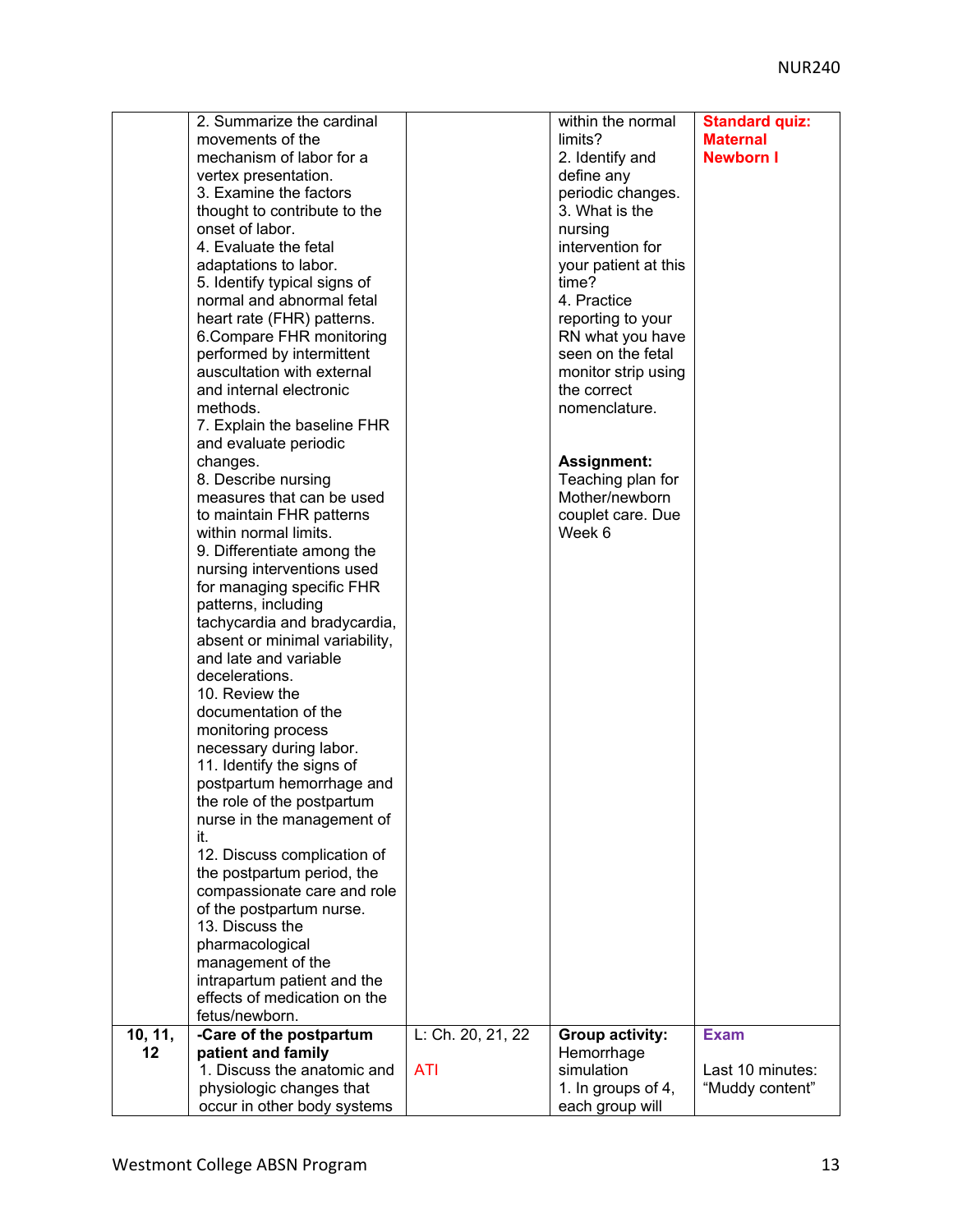|        | during the postpartum<br>period.<br>2. Identify expected values<br>for postpartum vital signs,<br>lab tests and possible<br>causes for deviations from<br>normal findings.<br>3. Describe components of a<br>systematic postpartum<br>assessment.<br>4. Recognize signs of<br>potential complications in                                                                                                                                                                                                                                                                                                                                                                                                                                                                                                                                                                                                                                                 |                                      | assess the 10<br>stations to<br>determine the<br>estimated blood<br>loss (EBL).<br>2. Determine the<br>immediate,<br>urgent, or monitor<br>care of each EBL<br>and be ready to<br>discuss with class<br>mates.                                                                                                                                            | <b>Assignment:</b><br>Intrapartum Case<br>Study<br>Week 10: ATI<br><b>Content Mastery</b><br><b>Series Maternal</b><br><b>Newborn Practice</b><br>A with Focused<br>Review and post-<br>study quiz                                                                 |
|--------|----------------------------------------------------------------------------------------------------------------------------------------------------------------------------------------------------------------------------------------------------------------------------------------------------------------------------------------------------------------------------------------------------------------------------------------------------------------------------------------------------------------------------------------------------------------------------------------------------------------------------------------------------------------------------------------------------------------------------------------------------------------------------------------------------------------------------------------------------------------------------------------------------------------------------------------------------------|--------------------------------------|-----------------------------------------------------------------------------------------------------------------------------------------------------------------------------------------------------------------------------------------------------------------------------------------------------------------------------------------------------------|--------------------------------------------------------------------------------------------------------------------------------------------------------------------------------------------------------------------------------------------------------------------|
|        | the postpartum woman.<br>5. Formulate a nursing care<br>plan for a woman and her<br>family in the postpartum<br>period.<br>6. Explain the influence of<br>cultural beliefs and practices<br>on postpartum care.<br>7. Discuss the<br>pharmacological<br>management of the<br>postpartum and newborn<br>patient including<br>the nurse's role in<br>patient/parent education for<br>drug action, side effects,<br>contraindications, and adverse<br>effects.<br>8. Identify psychosocial<br>needs of the woman and<br>family in the early<br>postpartum period.<br>9. Prepare a plan for<br>postpartum teaching for self-<br>management.<br>10. Identify parent and infant<br>behaviors that either<br>facilitate or inhibit parent<br>relationships, especially<br>bonding and attachment.<br>11. Examine the process of<br>becoming a mother and<br>becoming a father.<br>12. Describe sibling<br>adjustment.<br>13. Discuss grandparent<br>adaptation. |                                      | <b>Online Activity:</b><br>Have students<br>access the La<br>Leche League<br>website and<br>investigate the<br>services offered.<br>Is there a La<br>Leche League<br>support group in<br>your community?<br>Homework:<br>Postpartum Case<br>Study, prepared<br>to discuss in next<br>class<br><b>ATI Video Case</b><br>Study: Fundal<br><b>Assessment</b> | <b>Week 11:</b><br><b>Learning System</b><br><b>Standard quiz</b><br><b>Maternal Newborn</b><br>Ш<br>Week 12: ATI<br><b>Content Mastery</b><br><b>Series Maternal</b><br><b>Newborn Practice</b><br><b>B</b> with Focused<br><b>Review and post-</b><br>study quiz |
| 13, 14 | -Care of the newborn<br>1. Analyze the physiologic<br>adaptations the neonate<br>must make to successfully<br>transition to the extrauterine<br>environment.                                                                                                                                                                                                                                                                                                                                                                                                                                                                                                                                                                                                                                                                                                                                                                                             | L: Ch. 23, 24, 25,<br>34, 35, 36, 37 | <b>Class</b><br>discussion:<br>Postpartum case<br>study                                                                                                                                                                                                                                                                                                   | Quiz<br><b>Teaching Plan</b><br>due<br>Last 10 minutes:<br>"Muddy content"                                                                                                                                                                                         |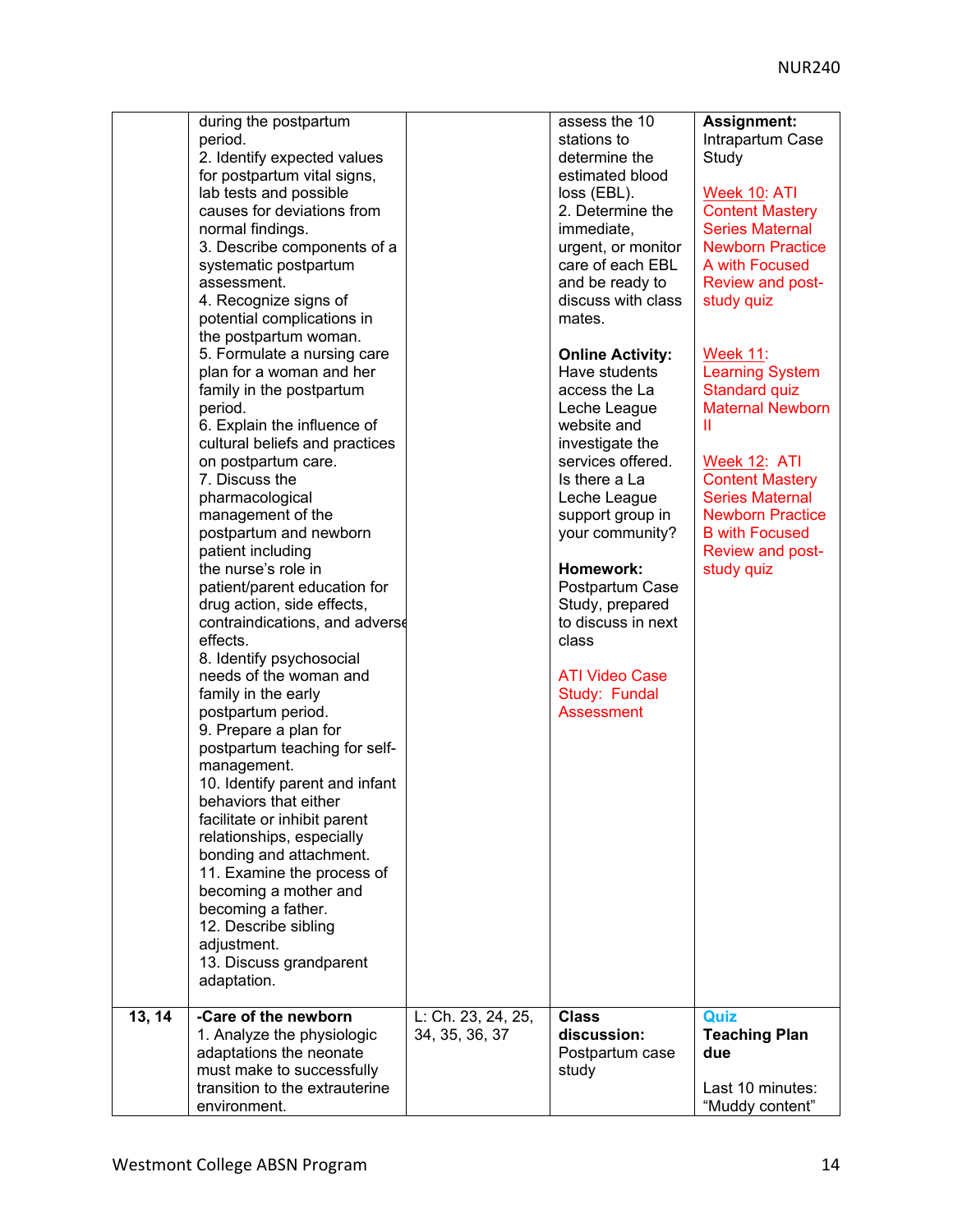| 2. Describe behavioral                        |                             |                         |
|-----------------------------------------------|-----------------------------|-------------------------|
| adaptations that are                          | <b>Online Activity:</b>     | <b>Week 13:</b>         |
| characteristic of the newborn                 | Have students               | <b>Learning System</b>  |
| during the transition period.                 | find a milk bank in         | Standard quiz           |
| 3. Explain the mechanisms                     | their community. If         | <b>Maternal Newborn</b> |
| of thermoregulation in the                    | there is not one,           | Final                   |
| neonate and potential                         | where is the                |                         |
|                                               | closest one?                |                         |
| consequences of                               |                             |                         |
| hypothermia and                               | Have them                   | Week 14                 |
| hyperthermia.                                 | access the                  | <b>ATI</b>              |
| 4. Describe newborn                           | Human Milk                  | <b>Content Mastery</b>  |
| reflexes and differentiate                    | <b>Banking</b>              | <b>Series Proctored</b> |
| normal from abnormal                          | Association of              | <b>Assessment with</b>  |
| responses.                                    | North America at            | <b>Focused Review</b>   |
| 5. Explain the purpose and                    | hmbana.org and              | and Retake, if          |
| components of the Apgar                       | review the                  | necessary               |
| score.                                        | guidelines for the          |                         |
| 6. Describe how to perform a                  | operation of                |                         |
| physical assessment of a                      | human milk                  |                         |
| neonate.                                      | banks. Identify             |                         |
| 7. Describe the process for                   | who would use a             |                         |
| assessing gestational age of                  | milk bank and the           |                         |
| a neonate.                                    | cost associated             |                         |
| 8. Explain the components of                  | with purchase.              |                         |
| a safe environment. "Back to                  | Also identify who           |                         |
| Bed"                                          | can supply milk to          |                         |
| 9. Explain the purposes and                   | a human milk                |                         |
| methods for newborn male                      | bank.                       |                         |
| circumcision, postoperative                   |                             |                         |
| care, and parent teaching.                    | <b>Group activity:</b>      |                         |
| 10. Describe procedures for                   | Newborn case                |                         |
| administrating an                             | study                       |                         |
| intramuscular injection and                   |                             |                         |
| for performing a heel stick                   | <b>ATI Video Case</b>       |                         |
|                                               |                             |                         |
| and venipuncture.<br>11. Evaluate pain in the | Study: Apgar<br>Scoring and |                         |
| newborn based on                              |                             |                         |
|                                               | <b>Breastfeeding</b>        |                         |
| physiologic changes and                       |                             |                         |
| behavioral observations and                   |                             |                         |
| discuss pharmacologic and                     |                             |                         |
| nonpharmacologic                              |                             |                         |
| interventions to reduce                       |                             |                         |
| neonatal pain.                                |                             |                         |
| 12. Evaluate the feeding                      |                             |                         |
| choice of the mother and                      |                             |                         |
| assist her in her decision.                   |                             |                         |
| 13. Recognize newborn                         |                             |                         |
| feeding cues.                                 |                             |                         |
| 14. Explain maternal and                      |                             |                         |
| infant indicators of effective                |                             |                         |
| feeding.                                      |                             |                         |
| 15. Develop a teaching plan                   |                             |                         |
| for the breast or formula                     |                             |                         |
| feeding family.                               |                             |                         |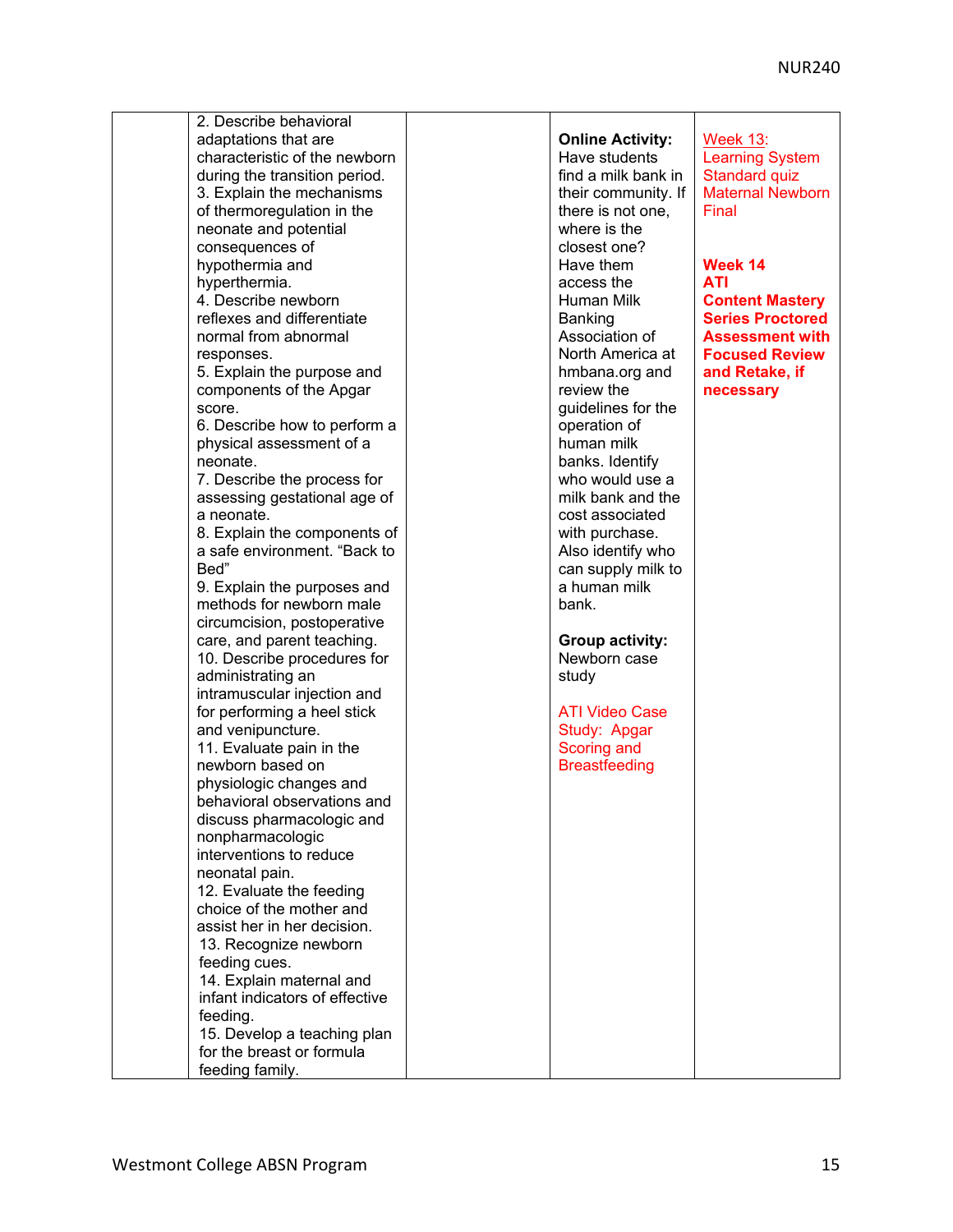|    | 16. Evaluate laboratory and<br>diagnostic test for the<br>newborn. |  |  |
|----|--------------------------------------------------------------------|--|--|
| 15 | <b>Comprehensive Final Exam</b>                                    |  |  |
| 16 | <b>Course Wrap-up</b>                                              |  |  |

Obstetric Case Studies

#### **Women's Health Case Study:**

H.P. is a 22-year-old female who presents to the gynecologist's office with painful urination.

#### **Subjective Data**

Last menstrual cycle: 10 days ago Pain is burning sensation Fever Performs monthly breast self-examinations Sexually active, monogamous relationship 6 months Birth control method: oral contraception

#### **Objective Data**

Multiple vesicles inner labia, ulcerations with clear discharge  $T = 99.9$ 

#### *Questions:*

- 1. What other questions should the nurse ask about the painful urination?
- 2. What are some of the causes of painful urination?
- 3. Develop a problems list from objective and subjective data.
- 4. Based on the readings and subjective and objective data, what is the most likely cause of painful urination for this patient?
- 5. What should be included in the plan of care?

#### **Intrapartum Case Study:**

Laurie is a 32-year-old primigravida at 40 weeks of gestation who is admitted to the Labor and Delivery unit in early labor. She has no known risk factors. Her bag of waters is intact, and she is 3 cm dilated, 90% effaced, and -1 station. The fetal heart rate is 120 with moderate variability, and she is contracting 3 to 4 minutes apart for 60 seconds.

As the woman progresses through the stages of labor, various body system adaptations will occur. What are these physiologic changes, and what are the risks to the maternalfetal unit as a result? How will the nurse modify her care of Laurie in response to these physiologic changes during labor?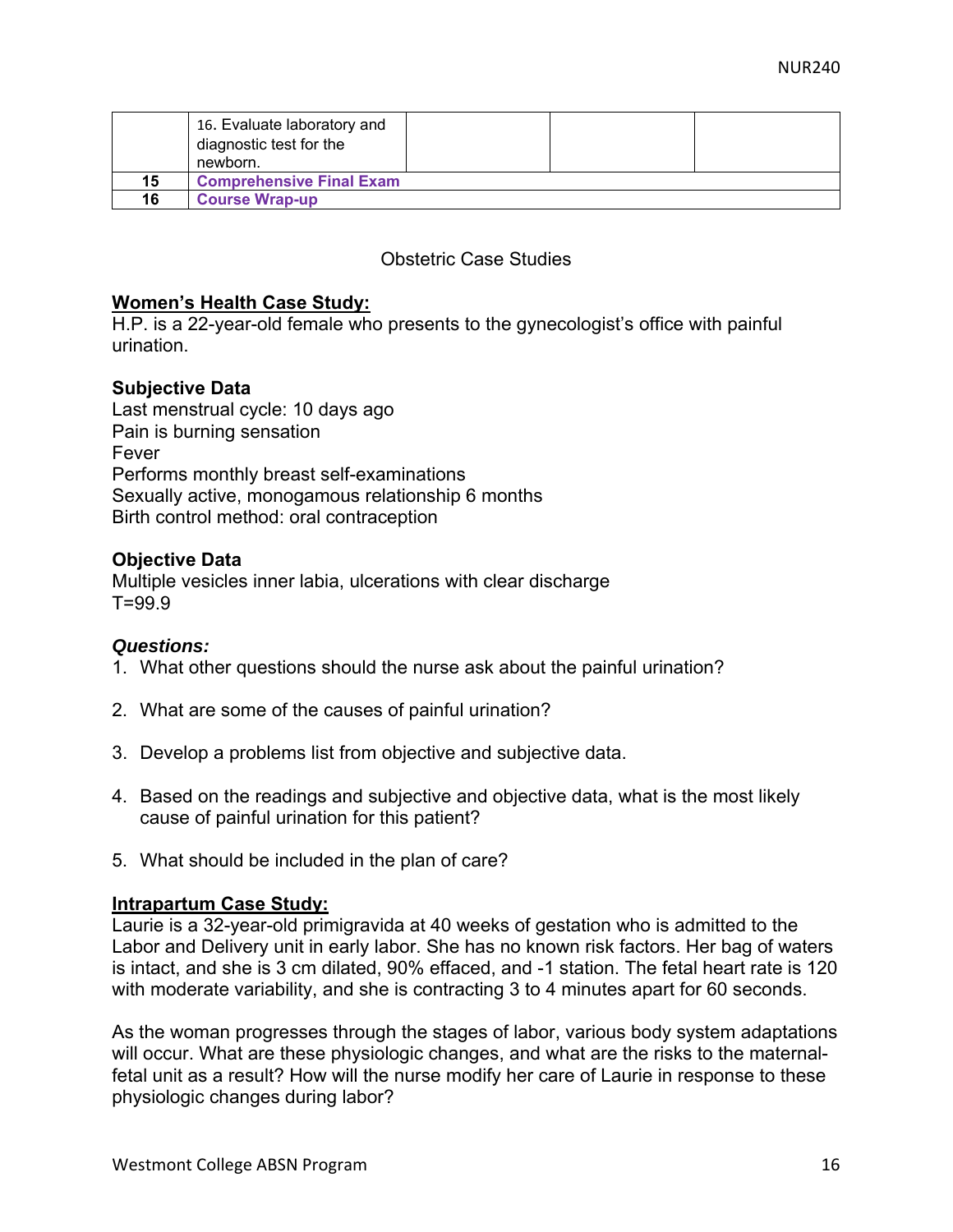- 1. What are the cardiovascular physiologic changes that occur during labor?
- 2. What position is beneficial for the laboring woman due to these cardiovascular changes?
- 3. What are the respiratory physiologic changes that occur during labor?
- 4. Laurie asks the nurse if she can eat the turkey sandwich that her husband bought for her in the cafeteria. Should Laurie eat a sandwich while in labor? What are the gastrointestinal physiologic changes that occur during labor?
- 5. Laurie's labor progresses. Her bag of waters ruptures spontaneously for clear fluid. She is 5 cm dilated on exam. Laurie wants an epidural for pain management. She is preloaded with IV fluid. Her bladder is distended one hour after the epidural is placed, and the nurse obtains an order from the physician for an in-and-out catheterization. The nurse dip sticks Laurie's urine for protein, and it is 1+. Should the nurse be concerned about this finding?
- 6. Laurie is now 10 cm dilated and +2 station, and she feels the urge to push. What instructions should the nurse give Laurie about pushing?

#### **Postpartum Case Study:**

Lisette and Joel are a couple in their 20s. They have a 2-week-old baby boy and have come in for a well-baby check of their healthy infant. Joel is carrying the infant with Lisette trailing behind. When the nurse inquires how things are going at home, Lisette becomes tearful, and Joel looks away. As the nurse questions them further, it becomes evident that the couple differs in their perception of how the baby should be cared for. Lisette was raised in various foster homes after being taken from her abusive mother at age 3 and has no relatives who are involved in her life at the present time. Joel comes from a large, affectionate family who are thrilled with the new baby and visit frequently and while there take over care of the baby. Lisette has been feeling overwhelmed by the care of the infant and often just lets him cry in his crib. Joel and his family always pick up the baby immediately when he cries.

- 1. What can the nurse do to help this couple?
- 2. What specific interventions may be helpful?
- 3. How can Joel's family be of assistance?
- 4. What other resources are important for this family?

#### **Newborn Case Study:**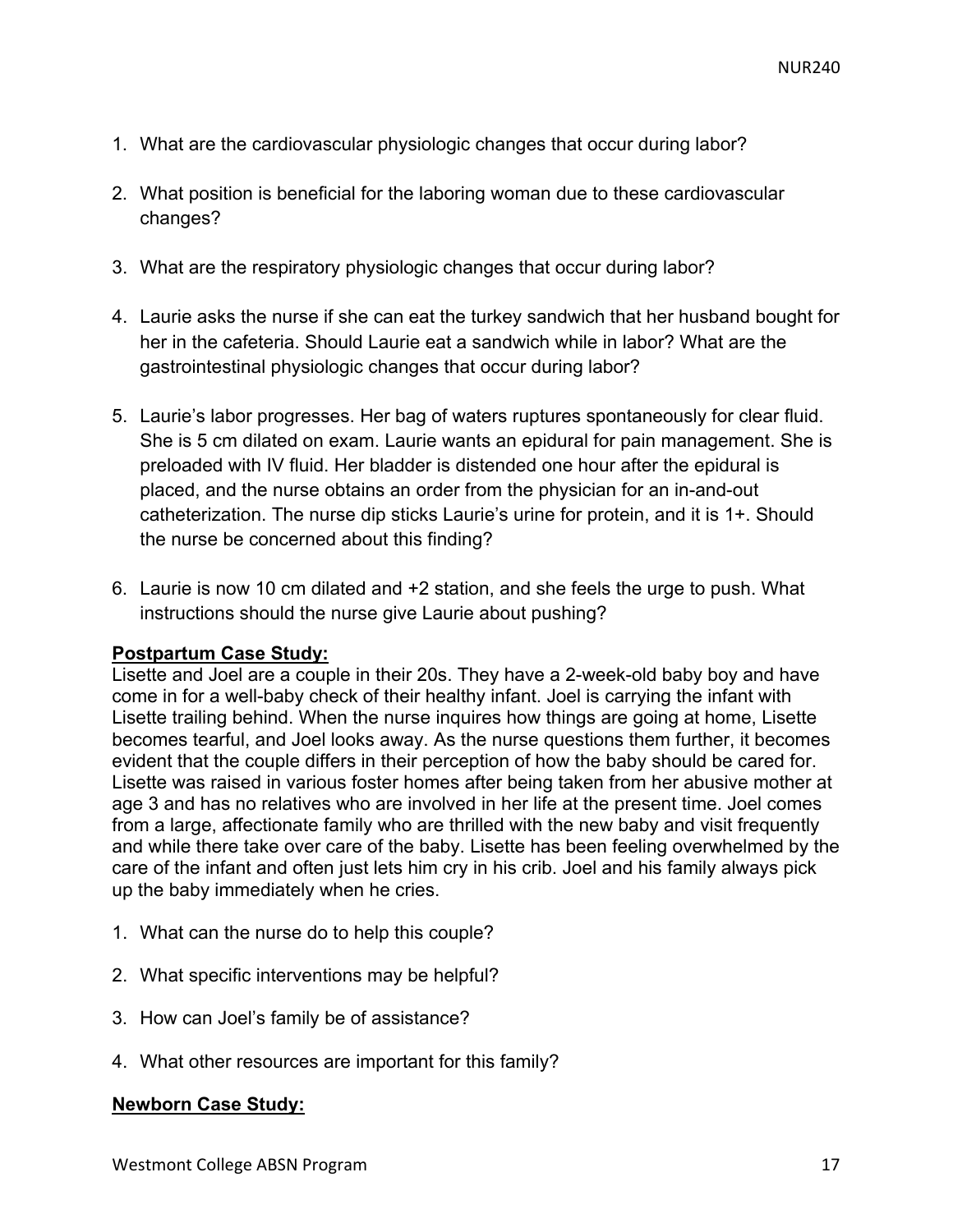Ella is a newborn infant born seconds ago to a 26-year-old gravida 1 para 0 at 42 weeks of gestation. There were no pregnancy complications. Labor was complicated by meconium-stained amniotic fluid and repetitive late fetal heart rate decelerations with decreased variability during the past 2 hours of labor. The mother also developed a fever of 101 degrees Fahrenheit in the last hour of labor. She was begun on Mefoxin IV. The mother had been repositioned to left lateral, and oxygen by mask had been given. A cesarean birth was planned for fetal intolerance of labor, but then the mother made excellent pushing efforts and the infant descended to the perineum and was delivered with vacuum extraction to expedite delivery because of suspected fetal hypoxia.

- 1. What risk factors does Ella have for neonatal depression?
- 2. How should the nurse have prepared for Ella's birth?
- 3. Ella is born, and she appears pale, is not breathing, and has poor tone. What should be done next?
- 4. Ella is gasping and making poor respiratory effort. Her tone remains poor. Her heart rate is 110. What is the next step in neonatal resuscitation, and when should it be performed?
- 5. What signs indicate improvement in Ella's condition?
- 6. Following 30 seconds of positive pressure ventilation, Ella began spontaneous respirations and maintained a normal heart rate, color, and tone. What is appropriate post-resuscitation nursing care for Ella?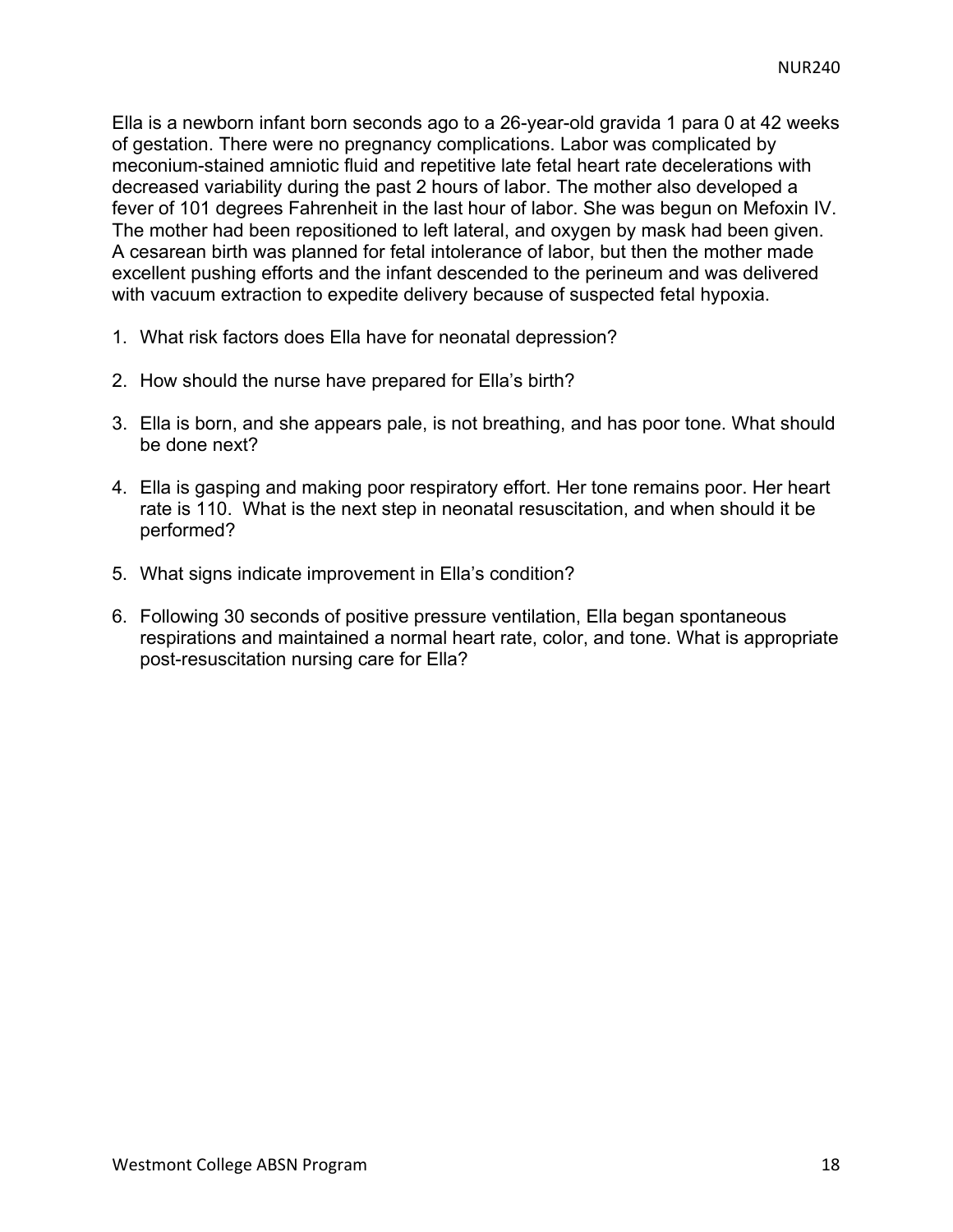## **Grading Rubric Teaching Plan (100pts)**

## **Care of the mother/newborn**

Develop a teaching plan for the mother and family that identifies your teaching strategies for a topic you have chosen that focuses on the immediate care or care through the first 6 months of the mother and newborn couplet. Identify the topic you want to teach and why you chose it, identify the learning style of your patient, discuss the strategies you will use to ensure your teaching is accepted by the patient and family, and include how you will evaluate if the patient and family understands your education. Provide at least 3 current and relevant peer-reviewed resources. Use APA format.

|                     | Levels of achievement |              |              |                   |          |
|---------------------|-----------------------|--------------|--------------|-------------------|----------|
| Criteria            | 23-25 points          | 20-22 points | $18 - 19$    | $0 - 16$          | Assigned |
|                     |                       |              | points       | points            | points   |
| Identifies the      | Comprehensive         | Well written | <b>Basic</b> | <b>Identifies</b> | /25      |
| education           | discussion            | discussion   | discussion   | topic,            |          |
| topic chosen        | about the             | identifying  | on the       | omits             |          |
| for mother and      | knowledge             | the topic    | topic        | reason for        |          |
| newborn             | deficit that          | and reason   | identified   | topic.            |          |
| couplet and         | warranted the         | for          | but omits    | <b>Omits</b>      |          |
| what                | development of        | determining  | reasoning    | introduct-        |          |
| determined          | the teaching          | the topic.   | behind       | ion or            |          |
| this choice.        | plan.                 | <b>Brief</b> | choosing     | conclusion        |          |
| <b>Identifies</b>   |                       | introduction | this topic.  | and not           |          |
| learning style      |                       | and          | <b>Brief</b> | enough            |          |
| of                  |                       | conclusion.  | introduct-   | body to           |          |
| mother/family.      |                       |              | ion and      | under-            |          |
|                     |                       |              | conclusion.  | stand             |          |
| <b>Introduction</b> |                       |              |              |                   |          |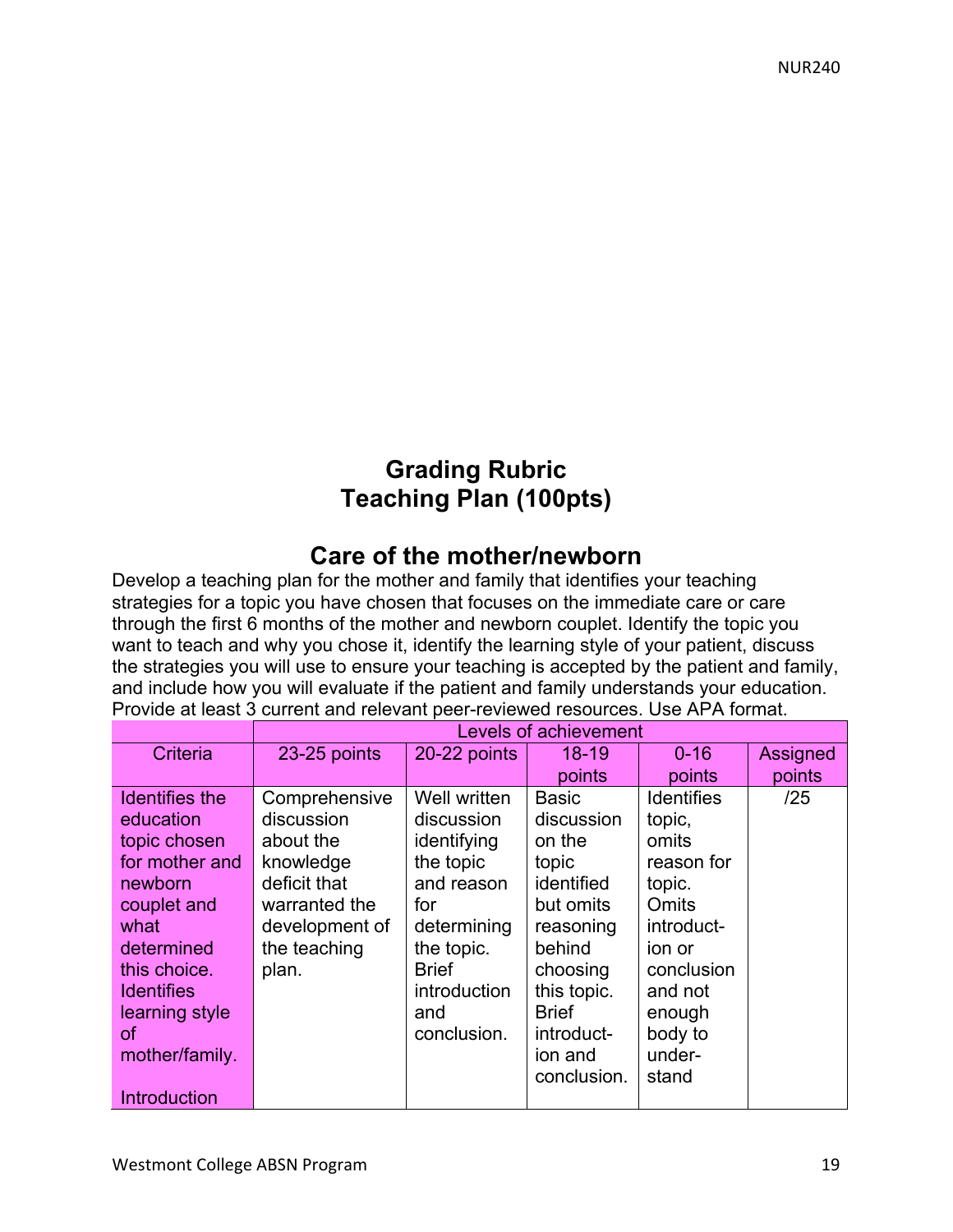|                                                                                                                                                                      |                                                                                                                                                                                            |                                                                                                                                                                                                                 |                                                                                                                                                                                   | relevance                                                                                                                                                      |     |
|----------------------------------------------------------------------------------------------------------------------------------------------------------------------|--------------------------------------------------------------------------------------------------------------------------------------------------------------------------------------------|-----------------------------------------------------------------------------------------------------------------------------------------------------------------------------------------------------------------|-----------------------------------------------------------------------------------------------------------------------------------------------------------------------------------|----------------------------------------------------------------------------------------------------------------------------------------------------------------|-----|
| <b>Discusses</b><br>evidence-<br>based practice<br>(EBP)<br>teaching<br>strategies for<br>the mother<br>and family and<br>why these<br>were chosen.<br>Body of paper | Provides<br>comprehensive<br>discussion in<br>(the body of the<br>paper) of EPB<br>teaching<br>strategies for<br>this particular<br>patient/family<br>and why they<br>were chosen.         | <b>Describes</b><br>the basics<br>of EBP,<br>and<br>mentions<br>some of the<br>best<br>practices in<br>meeting the<br>teaching<br>strategies<br>for this<br>patient<br>including<br>why they<br>were<br>chosen. | Provides a<br>brief<br>definition<br>of EBP but<br>doesn't<br>provide<br>examples<br>of best<br>practices<br>for meeting<br>the needs<br>of this<br>patient.                      | of plan.<br><b>Mentions</b><br>EBP but<br>omits<br>definition,<br>best<br>practices<br>for<br>teaching<br>strategies<br>or<br>connection<br>to the<br>patient. | /25 |
| <b>Evaluates</b><br>understanding<br>of the content<br>taught to the<br>mother and<br>family.                                                                        | Provides a<br>comprehensive<br>discussion on<br>the evaluation<br>process used to<br>ensure<br>understanding<br>of the content<br>taught.                                                  | <b>Discusses</b><br>some<br>aspects of<br>the<br>evaluation<br>process,<br>however<br>omits how<br>the process<br>what<br>completed.                                                                            | <b>Basic</b><br>information<br>given<br>about the<br>patient<br>evaluation,<br>however<br>process is<br>not<br>included or<br>discussed<br>to<br>determine<br>effective-<br>ness. | <b>No</b><br>evaluation<br>of teaching<br>included in<br>paper.                                                                                                | /25 |
| <b>APA</b> format<br>(Introduction,<br>body,<br>conclusion,<br>correct running<br>head and<br>cover page,<br>uses headers<br>for<br>organization,<br>proper          | <b>APA</b> correctly<br>used throughout<br>paper. Citations<br>and references<br>are formatted<br>correctly,<br>resources are<br>within 5 years,<br>and from peer<br>reviewed<br>journals. | Generally<br>acceptable<br>but some<br>minor<br>mistakes.<br>50%<br>citations<br>and<br>references<br>are<br>formatted<br>correctly,                                                                            | <b>Multiple</b><br>mistakes in<br><b>APA</b><br>format.<br>50%<br>citations<br>and<br>references<br>are<br>formatted<br>correctly,<br>resources,                                  | <b>APA</b><br>format is<br>not used<br>correctly or<br>at all.<br><b>Citations</b><br>and<br>references<br>are<br>formatted<br>incorrectly,<br>many            | /25 |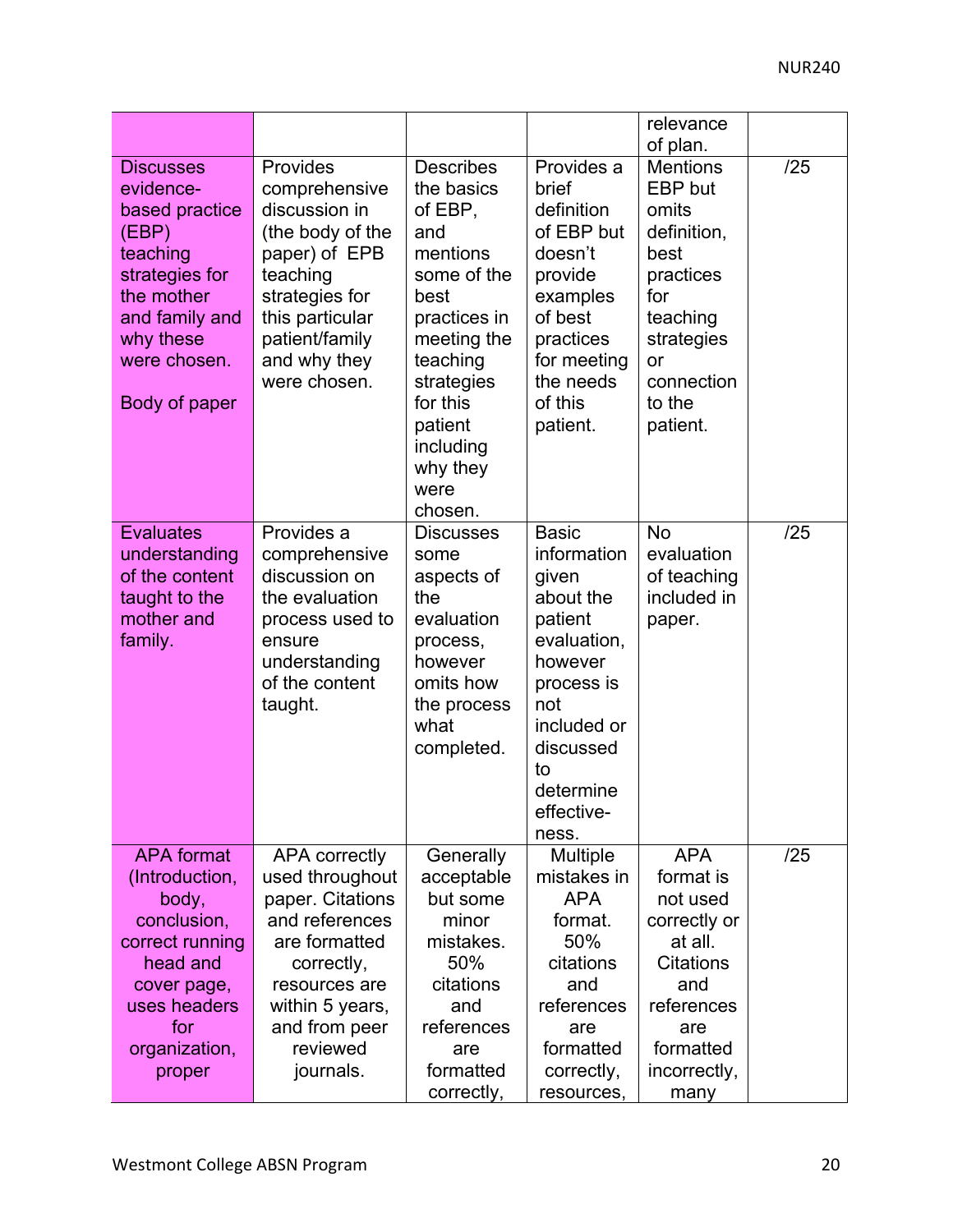| grammar and<br>spelling).<br><b>Resources</b><br>used: within 5<br>years,<br>scholarly peer | resources<br>are within 5<br>years and<br>from peer<br>reviewed<br>journals. | however<br>not within 5<br>years or<br>from peer<br>reviewed<br>journals. | resources<br>are<br>outdated<br>and not<br>from peer<br>reviewed |  |
|---------------------------------------------------------------------------------------------|------------------------------------------------------------------------------|---------------------------------------------------------------------------|------------------------------------------------------------------|--|
| reviewed<br>journals                                                                        |                                                                              |                                                                           | journals.                                                        |  |

**Total points\_\_\_\_\_\_\_\_** 

Clinical syllabus

Faculty: TBD Clinical Site: TBD Faculty: TBD Phone: TBD Email: TBD Office hours: TBD

Clinical objectives:

1. Constructs and applies compassionate care for the mother/newborn couplet and family.

2. Interprets fetal monitoring to identify normal versus abnormal patterns of fetal wellbeing.

3. Discusses antepartum, intrapartum, and postpartum complications of childbirth and compassionate care with the interprofessional team.

4. Differentiates between normal and abnormal postpartum and post-delivery recovery in the new mother and newborn.

5. Plans time to assist mother with newborn feeding (breast or bottle) to assess proper latch, suck, and swallowing.

6. Composes discharge plans to include the care of mother/newborn and family.

Clinical weekly schedule

Group project: Complications of pregnancy (preterm labor, lupus, gestational hypertension, type I DM, drug addiction)

\*Simulation/group work: schedule with clinical instructor

| <b>Week</b> | <b>Skill/Evaluation</b> | <b>Reading Assignment</b>              |
|-------------|-------------------------|----------------------------------------|
|             |                         | <b>Bring Skills text to Skills Lab</b> |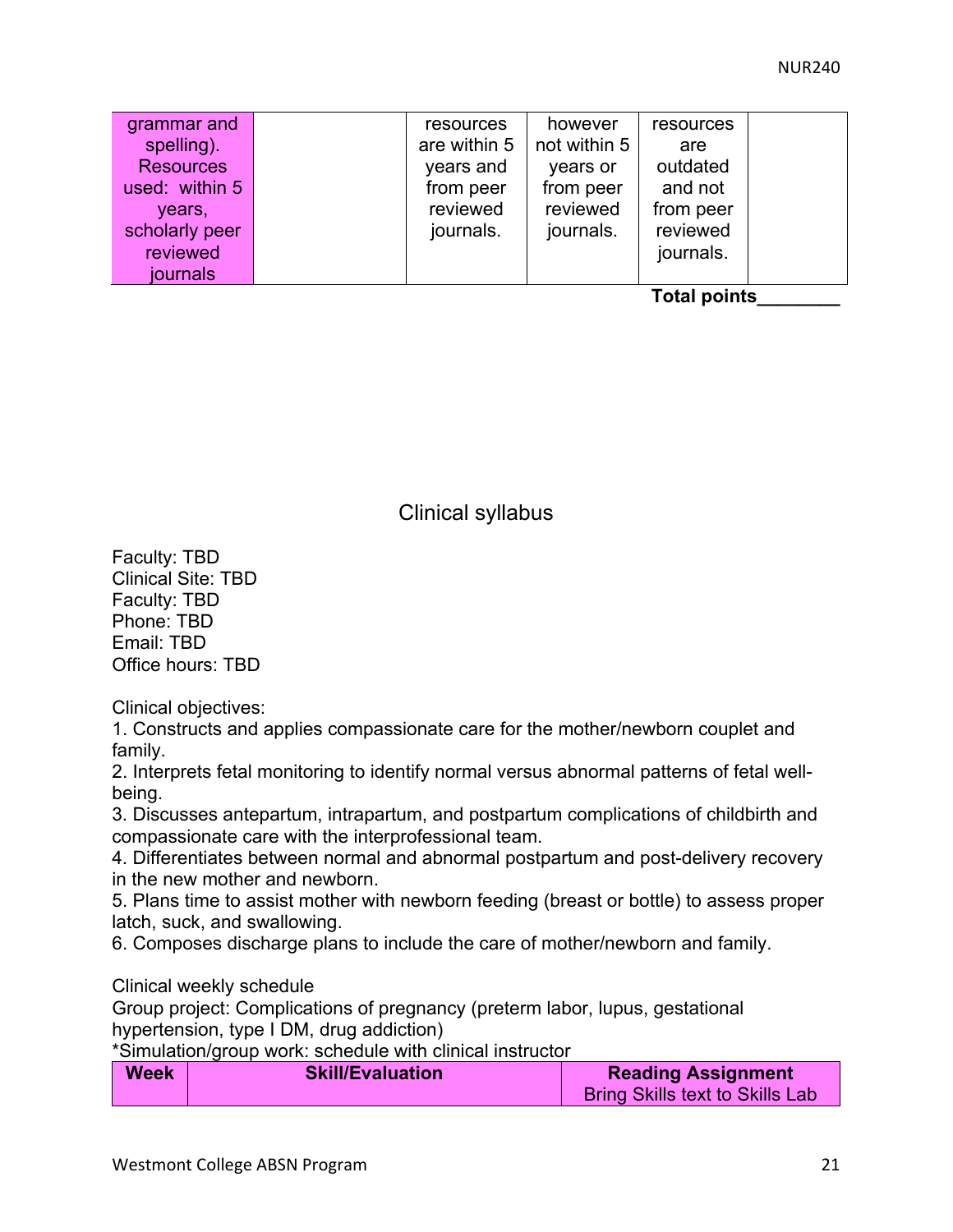| $\overline{3}$ | Group A (12 students)                             | Bring baby doll, stuffed animal                          |
|----------------|---------------------------------------------------|----------------------------------------------------------|
| <b>Thurs</b>   | <b>Skills Lab Day</b>                             | or anything you can diaper and                           |
|                | 8:00-9:00 Medication proficiency exam             | wrap.                                                    |
| $8:00 -$       | 9:15-11:15 Mother/newborn assessment              |                                                          |
| 20:30          | 11:15-12:15 Lunch                                 | <b>Bring Nurse Pack (Foley</b>                           |
|                | $12:15 - 14:15$                                   | catheter and IVPB supplies)                              |
|                | <b>Practice Mother/newborn</b>                    |                                                          |
|                | assessment/compassionate care                     |                                                          |
|                | 14:15-14:30 Break                                 |                                                          |
|                | 14:30-16:30 Apgar score                           |                                                          |
|                | Ballard/Dubowitz scoring of the newborn           |                                                          |
|                | 16:30-16:45 Break                                 |                                                          |
|                | 16:45-20:30 Newborn care                          |                                                          |
|                | Breastfeeding techniques/positions                |                                                          |
|                | Newborn injection                                 |                                                          |
| 3              | <b>Hospital/Unit Orientation</b>                  | 06:45-8:00 Unit orientation,                             |
| <b>Friday</b>  | <b>Patient assignments</b>                        | meet in conference room                                  |
|                | Work full day with RN, assist her/him with        |                                                          |
| $6:45-$        | all patient care, procedures,                     |                                                          |
| 19:00          | documentation                                     |                                                          |
| 4              | Total patient care in postpartum (2)              | 06:45 Preconference for                                  |
| $6:45-$        | couplets)                                         | assignment                                               |
| 19:00          | Limited care in Labor/Delivery                    |                                                          |
|                | Limited care in NICU                              | 13:00-14:00 Post-conference,                             |
|                |                                                   | L/D excused if C/Section or                              |
| 6              |                                                   | patient is close to delivery.<br>06:45 Preconference for |
| $06:45-$       | Total patient care in postpartum (2)<br>couplets) | assignment                                               |
| 19:00          | Limited care in Labor/Delivery                    |                                                          |
|                | Limited care in NICU                              | 13:00-14:00 Post-conference,                             |
|                |                                                   | L/D excused if C/Section or                              |
|                |                                                   | patient is close to delivery.                            |
| 8              | Total patient care in postpartum (2)              | 06:45 Preconference for                                  |
| $06:45-$       | couplets)                                         | assignment                                               |
| 19:00          | Limited care in Labor/Delivery                    |                                                          |
|                | Limited care in NICU                              | 13:00-14:00 Post-conference,                             |
|                |                                                   | L/D excused if C/Section or                              |
|                |                                                   | patient is close to delivery.                            |
| 10             | Total patient care in postpartum (2)              | 06:45 Preconference for                                  |
| $06:45-$       | couplets)                                         | assignment                                               |
| 19:00          | Limited care in Labor/Delivery                    |                                                          |
|                | Limited care in NICU                              | 13:00-14:00 Post-conference,                             |
|                |                                                   | L/D excused if C/Section or                              |
|                |                                                   | patient is close to delivery.                            |
| 12             | Total patient care in postpartum (2)              | 06:45 Preconference for                                  |
|                | couplets)                                         | assignment                                               |